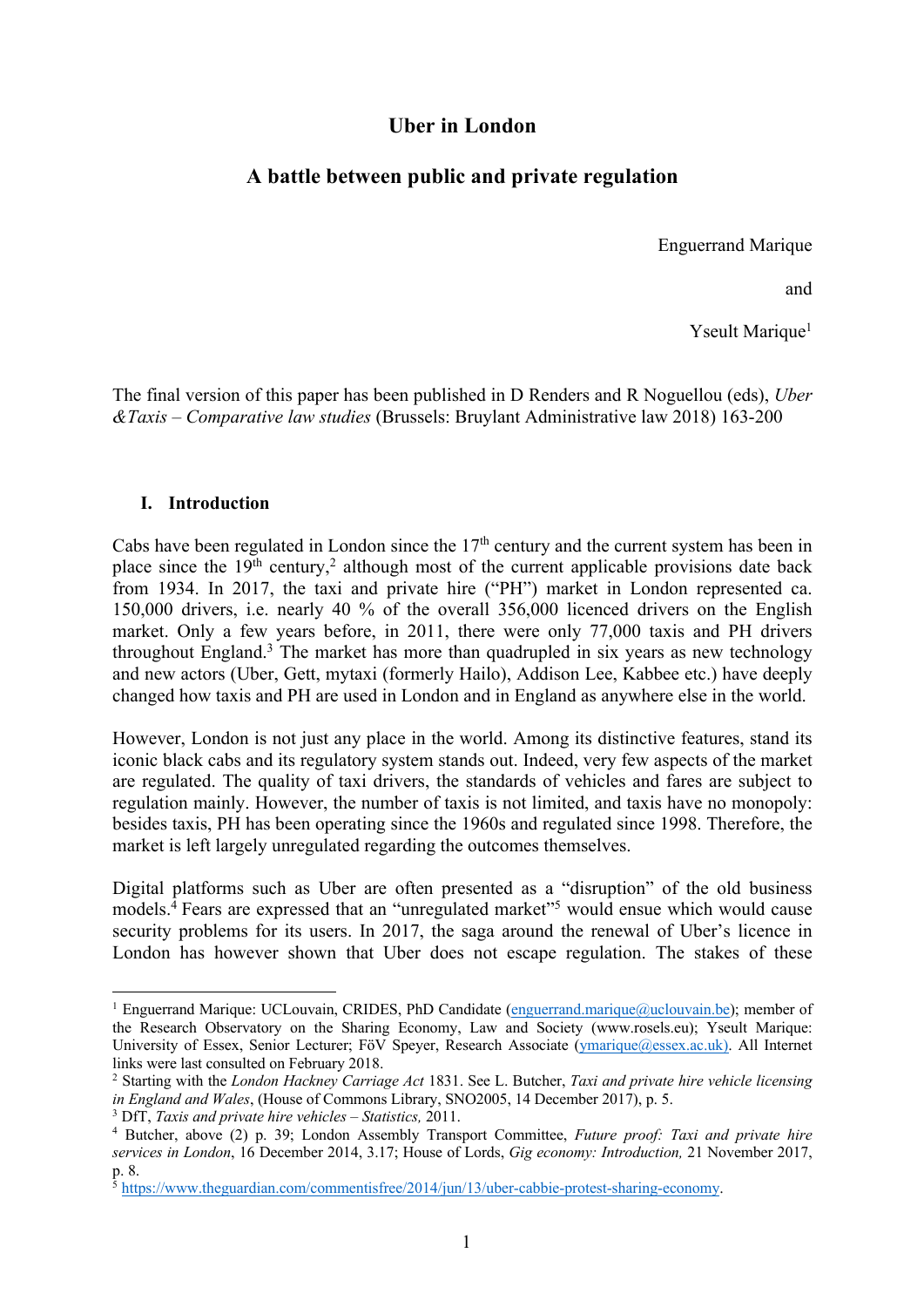tensions are of a different nature. Uber and similar digital platforms foster "*regulatory brands":*<sup>6</sup> They require their drivers to comply with a range of their own requirements, so that they develop a private regulation of the market*.* For instance, they can determine fares through their own algorithm instead of a taximeter applying publicly regulated tariffs; they may seek to compel drivers to drive below their actual costs or accept pooled journeys etc. Hence tensions between London and Uber.

The war<sup>7</sup> between London and Uber is only starting: a range of changes – such as the deregulation of taxis or the capping of PH licences – are called by some actors and resisted by other ones at the highest level.<sup>8</sup> However, by 2017, the major pillars of the regulatory system in London have remained in place. Only marginal changes (e.g. tweaking existing regulations<sup>9</sup> or reinterpreting legal concepts) have been carried out and the enforcement of existing regulation has been enhanced. Most of these changes have been justified by the need to raise the standards in the PH industry, improve safety and enhance customers' convenience. 10

This paper is structured as follow. The second section examines the legal framework in place to regulate taxis and PH services in London. The third section analyses which legal questions Uber made arise in relation to the transport of individuals, $<sup>11</sup>$  as intermediated by digital</sup> platforms when it arrived in London. The fourth section briefly mentions the situation in England outside London. The fifth section then overviews the main changes under consideration in England. Finally, the conclusion suggests that the disruption caused by Uber is not so much of a regulatory nature than of a social and financial nature. The reader will find in appendix statistics helping to better grasp the scope of the changes on the market of taxis and PH services in London and England between 2011 and 2017.

# **II. The legal framework: taxis and PH in London**

*Origins*. Dating back from the mi-19<sup>th</sup> century, two distinct types of legislation regulate taxis in England: one exclusively applicable to London and one applicable to the rest of England.<sup>12</sup> When it comes to London, the first relevant Acts were passed in 1847<sup>13</sup> and 1869.<sup>14</sup> At around the same time appeared the Knowledge test, the test that taxi drivers have to succeed to obtain their licence. In the course of the following years, legislation was amended a few times; the most structural change being the *London Cab Order* 1934. Finally, PH developed

 <sup>6</sup> K. Niemietz and D. Zuluaga, *Hire authority - Turning statutory regulation into private regulation for the UK's taxi industry*, Discussion Paper No.76, Institute of Economic Affairs, October 2016, p. 9.

<sup>7</sup> See the title from a 2017 Financial Times article: "How Uber and London ended up in a taxi war" (September 28, 2017).

<sup>8</sup> E.g.: Prime Minister Theresa May (Conservative) and London Mayor Sadiq Khan (Labour) disagree on Uber (see e.g. https://www.theguardian.com/technology/2017/sep/28/uber-licence-withdrawal-disproportionate-saystheresa-may ).

<sup>&</sup>lt;sup>9</sup> The main recent changes since 2016 are listed on TfL website (https://tfl.gov.uk/info-for/taxis-and-privatehire/new-private-hire-regulations).<br><sup>10</sup>https://tfl.gov.uk/info-for/taxis-and-private-hire/new-private-hire-regulation.

 $11$  Further referred as 'customers' when discussing the relationship with the drivers or 'users' when discussing the relationship with the platform.<br><sup>12</sup> Scotland, Wales and Northern Ireland all have different regulatory frameworks. In Wales, the same system

applies as in England but a differentiated system is possible since the *Wales Act* 2017 (s 28). In Northern Ireland, the *Taxis Act (Northern Ireland)* 2008 applies. In Scotland, *the Civic Government (Scotland) Act* 1982, part II applies (http://www.gov.scot/Topics/Justice/law/Licensing/taxiphc). 13 *Town Police Clauses Act* 1847.

<sup>14</sup> *Metropolitan Carriage Act* 1869.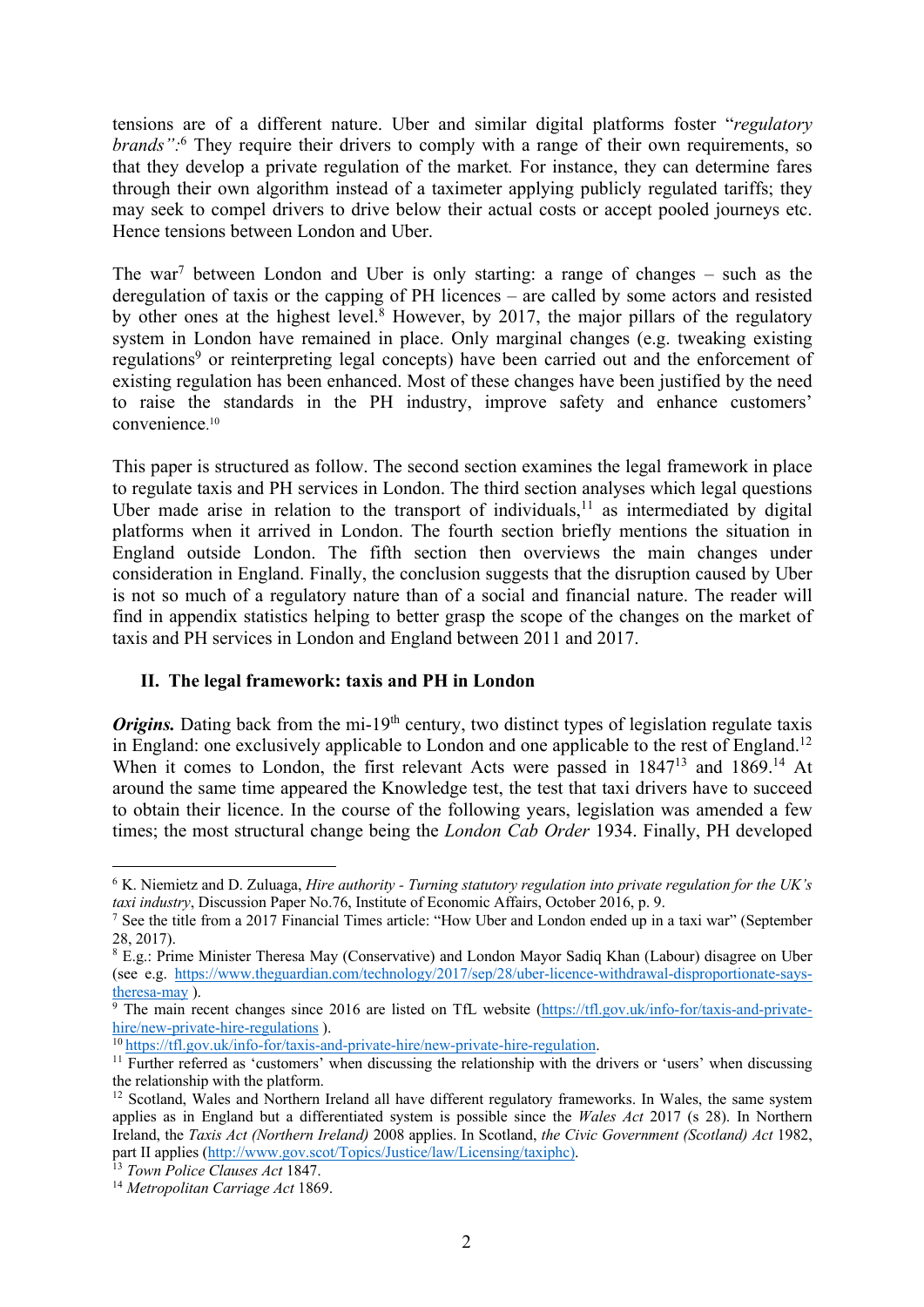in London in the 1960s and was regulated by the Private Hire Vehicles (London) Act 1998 (PHV Act).

This section describes the two-tier system in place in London (2.1), the licensing discretion in assessing the "fit and proper person" test (2.2), other regulatory powers enjoyed by the London licencing authority (2.3) and the enforcement system (2.4). It then recaps the main differences between taxis and PH in London (2.5).

# **1.1. A two-tier system: the devil is in the detail**

*2.1.1 London Mayor.* In London, the legislation provides that the Mayor has a specific duty regarding transport,<sup>15</sup> adopting for instance an overall transport strategy<sup>16</sup> and a policy relating to taxis and PH. The Mayor can thus determine his/her priorities regarding mobility, public space,<sup>17</sup> taxis and PH.<sup>18</sup> For instance, Mayor Sadiq Khan emphasises as key priorities safety in the sector as well as the development of the "greenest taxi fleet in the world".<sup>19</sup> This comes within the background of major pollution issues in London, where EU emissions levels are regularly breached.<sup>20</sup>

*Transport for London.* The major actor of the transport policy in London is Transport for London ("TfL"), $^{21}$  chaired by the London Mayor. It runs most of London public transport services (Underground, buses, the Docklands Light Railway, Overground, London trams, London River Services, London Dial-a-Ride, etc). It has thus an oversight over the different transport modes and seeks to ensure mobility in London, preventing congestion and traffic jam. TfL is a very well equipped and resourced body, including over  $27.000$  staff<sup>22</sup> and a £10,2bn budget (for 2017-18).<sup>23</sup> It is in particular in charge of major infrastructure projects such as Crossrail (a key development of the London underground), which is currently one of the largest infrastructures in Europe with a budget of £14,8 bn.<sup>24</sup>

TfL (more precisely, a unit known as "London Taxi and Private Hire") exercises licensing functions for taxis and PH, working as a two-tier system, which means that there is no taxi monopoly. This system works as follows.

*2.1.2 Taxis (also known as "hackney carriages" or "black cabs") – Definitions.* Technically, the legislation regulates "hackney carriages". The *Metropolitan Carriage* Act 1869 defines them as "*any carriage for the conveyance of passengers which plies for hire* 

 <sup>15</sup> <sup>S</sup> <sup>141</sup>*Greater London Authority Act* 1999: *"(1)The Mayor shall develop and implement policies for the promotion and encouragement of safe, integrated, efficient and economic transport facilities and services to, from and within Greater London."*

<sup>16</sup> S 142 *Greater London Authority Act* 1999; Mayor of London, *Draft mayor's transport strategy*, 2017 (*https://tfl.gov.uk/corporate/about-tfl/how-we-work/planning-for-the-future/the-mayors-transport-strategy*).

<sup>17</sup> E.g.: Mayor of London and TfL, *Healthy streets for London – Prioritising walking, cycling and public transport to create a healthy city*, 2017.<br><sup>18</sup> E.g.: Mayor of London and TfL, *Taxi and private hire action plan*, 2016.

<sup>19</sup> Ibid., esp. p. 11. See also former Mayor Johnson policy priorities in T*he Queen on the Application of Core Issues Trust Ldt v. TfL and The Mayor of London* [2014] EWHC 2628 (Admin).

<sup>&</sup>lt;sup>20</sup> European Commission, "Commission warns Germany, France, Spain, Italy and United Kingdom of continued air pollution breaches", Press Release IP/17/238, 15 February 2017; European Commission, "February infringement package: key decisions", Fact Sheet, 15 February 2017, Memo/17/234. 21 On TfL, see s 154 sq *Greater London Authority Act* 1999.

<sup>22</sup> TfL, *Annual workforce monitoring report*, 2015/16.

<sup>23</sup> TfL, *Budget 2017-18*, p. 6.

<sup>24</sup> http://www.crossrail.co.uk/news/crossrail-in-numbers .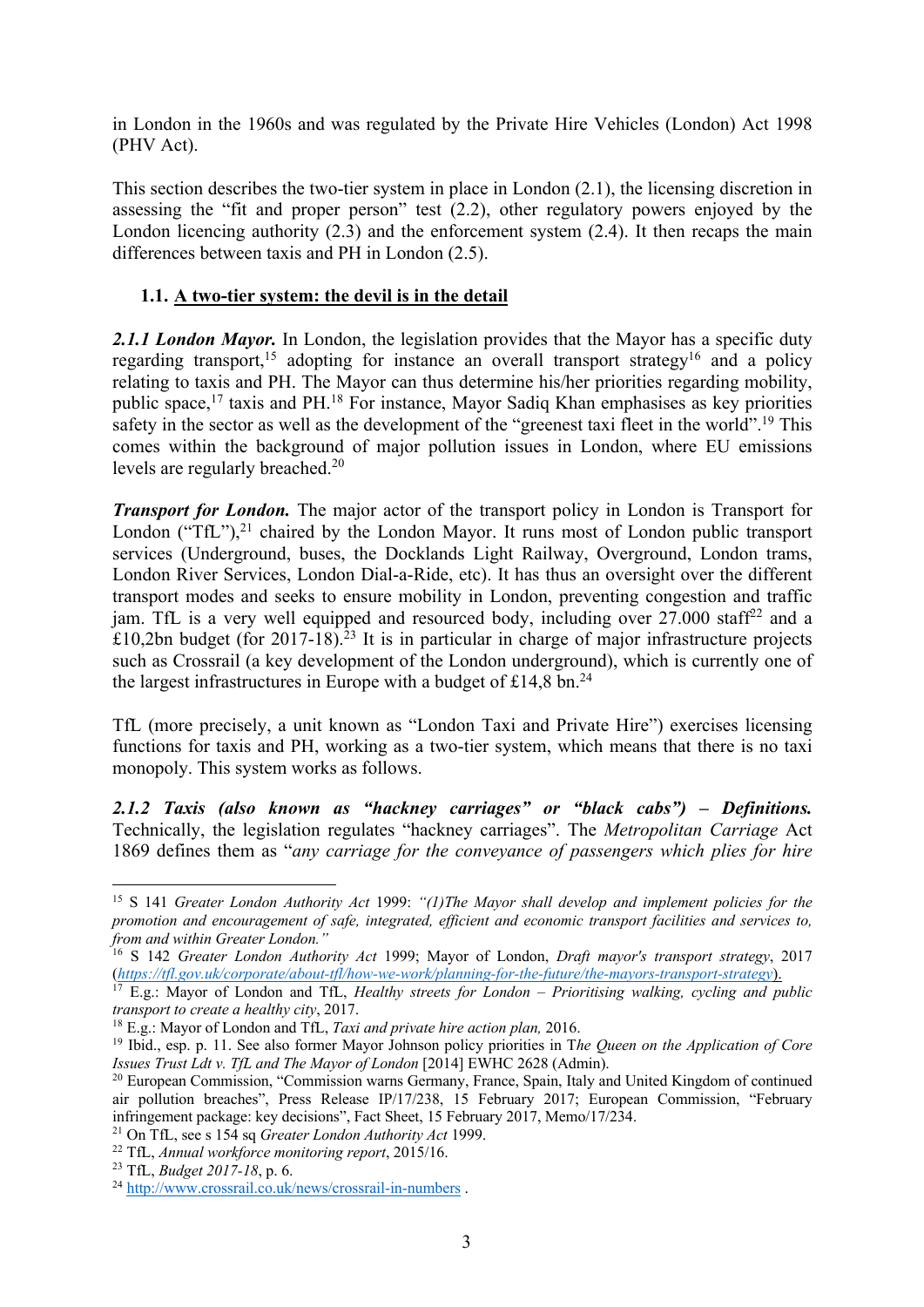*within the limits of this Act, and is neither a stage carriage nor a tramcar*".25 The first Act to mention "taxi" was the *Transport* Act 1980, that defined them by reference to vehicles licensed under the *Metropolitan Carriage* Act 1869. In 2014, the Law Commission recommended to streamline the use of taxi throughout the whole legislation as the term 'hackney carriages' bears no relevance today.<sup>26</sup> Concretely, the legislation requires two licences: one for the taxi driver and one for the taxi vehicle.

*Taxi driver's licence.* To be licensed as a taxi driver, the applicant needs to meet the following conditions. The person needs to be at least 21 years–old. S/he needs to have a driving licence (from the UK or a European Economic Area country). S/he needs to have the right to work in the UK. S/he needs to be a person of good character, which is assessed in physical and mental terms (see below section 2.2.). S/he needs to succeed in the Knowledge test. This test is famous for its toughness: it requires the driver to be able to name all the streets along 320 different routes in London and the main features within a quarter of miles of the drop points on these different routes. Usually a candidate spends three to four years scouring London streets to be able to succeed in this feat.<sup>27</sup> This test is a way to hold low the number of taxi licences<sup>28</sup> and to make access to the license time-consuming or at least not straightforward. It however features a range of other aspects, such as ensuring that taxi drivers are making the city more personalized, with a good knowledge of loopholes, deadends and other complicated small streets and back street systems that makes accessibility of places remain impenetrable to GPS systems.<sup>29</sup>

Barriers to entry in the trade are not quantitative but qualitative (by the imposition of the Knowledge test especially). There is no capping in the number of taxi licences available at any point in time. Any person who meets these conditions is licensed by TfL upon following the licensing procedure. The taxi driver licence is valid for three years.<sup>30</sup> In 2017, the fees for a taxi licence amount to a little less than £1,000 plus the fee for the medical test (GP visit).<sup>31</sup> As such, the license has no monetary value.<sup>32</sup> It can only be transferred in very specific cases, when the license holder passes away.<sup>33</sup>

*Vehicles licence.* Vehicles need to meet the following conditions. First, by 1<sup>st</sup> January 2018, the vehicle needs to be « zero emissions capable » (prior to that a lower standard was set). This aligns with TfL's general plan to introduce a « ultra low emission zone » by April 2019. From there on, most vehicles in London will need to either meet exhaust emission standards or pay a daily charge when travelling in central London.<sup>34</sup> Secondly, the vehicle needs to have design features that make it fit to be a taxi (including wheelchair accessibility,

https://tfl.gov.uk/info-for/taxis-and-private-hire/licensing/apply-for-a-taxi-driver-licence#on-this-page-3

 $25 \text{ S } 4.$ 

<sup>26</sup> Law Commission, *Taxi and private hire services* (Law Com n° 347), Cm 8864, 2014, p. 24.

<sup>&</sup>lt;sup>27</sup> https://tfl.gov.uk/info-for/taxis-and-private-hire/licensing/learn-the-knowledge-of-london .

<sup>28</sup> Niemietz and Zuluaga, above (6) p. 8.

<sup>29</sup> TfL, *The Knowledge of London Examination System*, April 2017.

<sup>30</sup> *Greater London Authority Act* 1999 Sch 20 s 5.

<sup>&</sup>lt;sup>31</sup> Initial application: £120; DBS paper application: £58.85 or DBS online application: £56.85; Post office check and send: £7.15; Knowledge of London written examination (All London only) £200; Knowledge of London appearance (One off payment): £400; Issue of licence fee: £180.

<sup>&</sup>lt;sup>32</sup> See for a taxi driver license outside London: *Cherwell and Anwar* [2011] EWHC 2943 (Admin) at [15].

<sup>33</sup> *Greater London Authority Act 1999* Sch 20 s 5.

 $34$  Butcher, above  $(2)$  p. 14.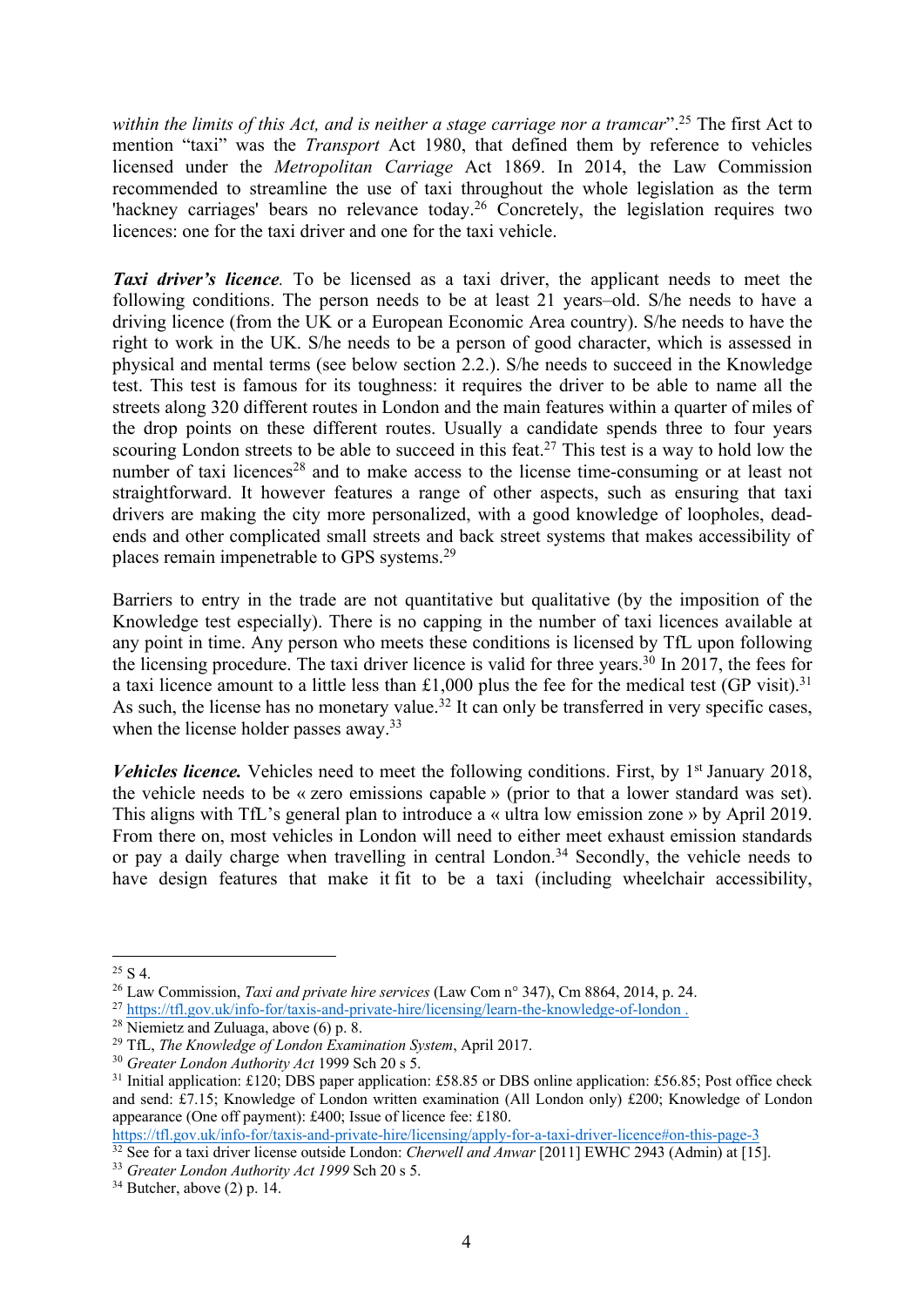ventilation, taxi signs etc.).<sup>35</sup> Thirdly, taxis must be fitted with a taximeter. Fourthly, they need to have a facility to accept card and contactless payment (with the ability to produce a printed receipt). Finally, taxis need to be presented to inspection (cost: £110). A taxi vehicle license is valid for one year.<sup>36</sup>

The purchase of a suitable vehicle, meeting all these technical conditions, represents a significant investment. A London Taxi International TX4 (the current London taxi) is advertised new at a price between £62,400 and £64,800 depending on the model.37 In view of the stricter emission standards set for taxis from January 2018, a taxi de-licensing scheme has been set up for diesel taxis aged between 10 and 15 years: the taxi vehicle license and plate can be surrendered to TfL which pays the taxi owner a small amount in return.<sup>38</sup>

*Legal consequences.* Once these licensing conditions are met, legal consequences intertwining closely obligations, rights and "fair privileges"<sup>39</sup> follow for taxi drivers. Firstly, only licensed taxi drivers can ply for hire. Plying for hire without a licence is an offense.<sup>40</sup> Secondly, a taxi standing at a rank or stationary in a public place, and which is not already hired, is under an obligation to accept a trip (within 12 miles radius of the location (20 from Heathrow) or 1 hour duration) unless it has a reasonable excuse. Thirdly, only taxis are allowed to use taxi ranks and priority bus lanes. Finally, taxis fares are regulated:<sup>41</sup> they are calculated automatically and made visible to the passenger as the journey progresses, through taximeters approved by TfL as complying with strict regulations<sup>42</sup> in accordance with the EU directive on measuring instruments.<sup>43</sup> For instance, taximeters can only be fitted by approved installers.44 This obligation is connected to the regulation of route fares. Journeys are calculated in time (minutes) when the taxi is idling (because stuck in traffic jam for instance) and in distance (miles) when the taxi is moving. Taxi users are free to challenge the fare at the end of the journey if they disagree with the fare and so to refuse to pay. It also means that only taxi drivers can use taximeters to vouch for their compliance with the fare regulations.

*2.1.3 PH (also known as "minicabs") - System.* Three licences need to be distinguished: a licence for the PH operator; a licence for the PH driver; and a licence for the PH vehicle.<sup>45</sup> This system has been progressively introduced between 2001 and 2004,<sup>46</sup> with the aim to

 <sup>35</sup> TfL, *Construction and licensing of motor taxis for use in London – Condition of fitness*, January 2007 (updated version 9).

<sup>36</sup> *Greater London Authority Act* Sch 20 s 5.

<sup>&</sup>lt;sup>37</sup> http://www.levc.com/technology/tx-price-specification/ (before taking into account options and accessories).

<sup>&</sup>lt;sup>38</sup> Depending on the age of the vehicle, payment will be between £1,200 and £5,000.

<sup>39</sup> Mayor of London and TfL, *Taxi and private hire action plan,* 2016, p. 4.

<sup>40</sup> *Town Police Clauses Act* 1847, s 45. The penalty is a penalty not exceeding level 3 on the standard scale (i.e. £1,000). (Greater London Authority Act 1999 schedule 20 section 5).

<sup>41</sup> See below under section 2.3.

<sup>42</sup> *Transport for London v Uber London Ltd* [2015] EWHC 2918 at [28]; TfL, *Taximeter specification - Specification for a taximeter to be approved for the use in a London taxi*, 2017.

Directive 2014/32/EU of the European Parliament and of the Council of 26 February 2014 on the harmonisation of the laws of the Member States relating to the making available on the market of measuring instruments (recast), Annex IX.<br><sup>44</sup> The full list can be found at http://content.tfl.gov.uk/taximeter-installation-service-centres.pdf.

<sup>45</sup> The vehicle is defined as "*vehicle constructed or adapted to seat fewer than nine passengers which is made available with a driver for hire for the purpose of carrying passengers, other than a licensed taxi or a public service vehicle*" (PHV Act 1998 section 1 (a)). We leave out the conditions for the vehicle. However, we need to note that vehicle emission standards apply. (*Private Hire Vehicles (London PHV Licenses) (Amendment)* Regulations 2011). It is difficult to specify how much purchasing a suitable vehicle would cost as different models and brands are available. The costs are however lower than for the purchase of a taxi vehicle.  $46$  Butcher, above (2) p. 13.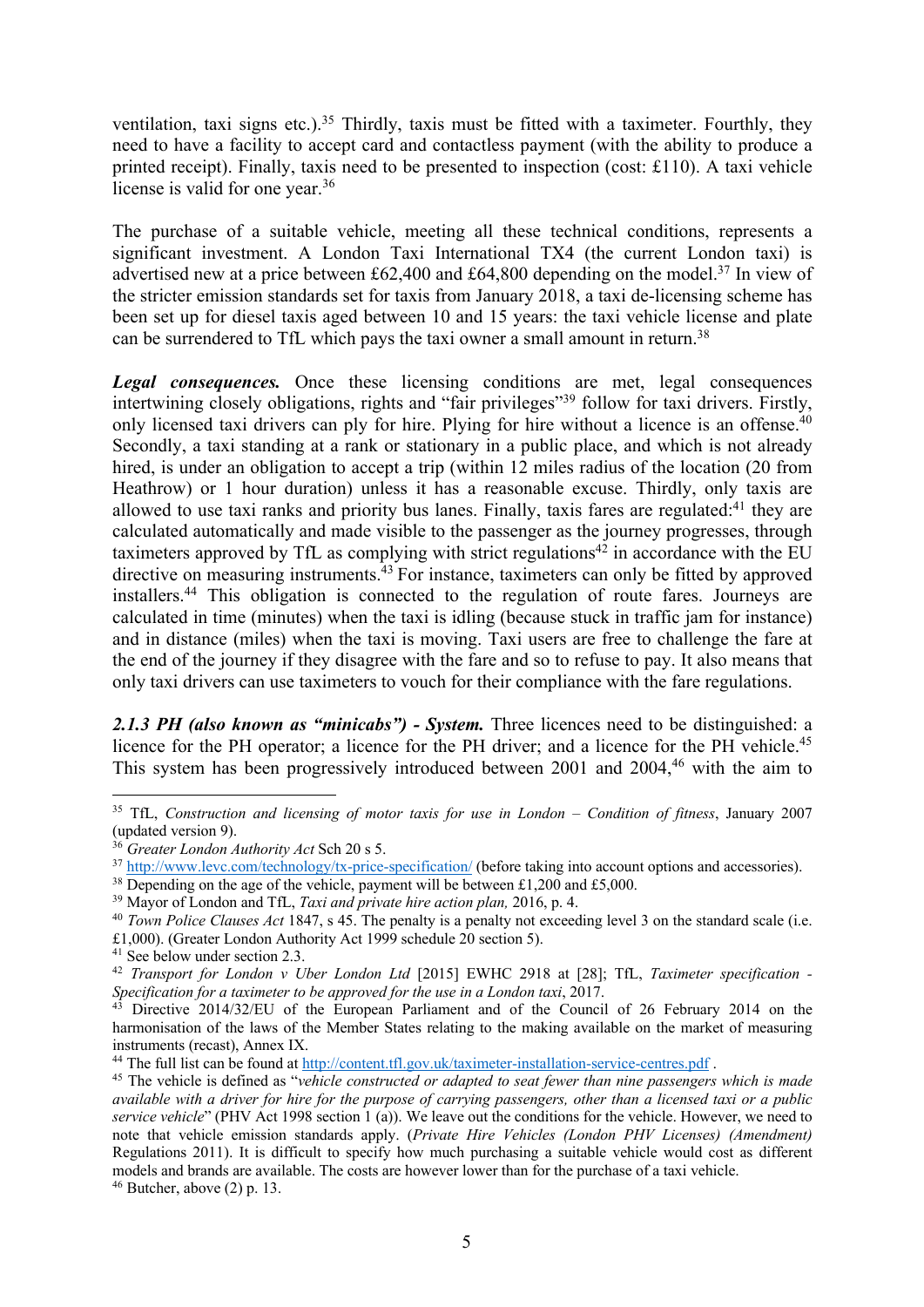ensure security for the PH users and the quality of service.<sup>47</sup> Amendments to the system were brought in 2016, after public consultation, to take into account changes that Uber brought in the market.48 The main objectives of these changes were twofold: raising the standards in the industry and protecting consumers.49

The PHV Act 1998 defines the PH operator as "*a person who makes provision for the invitation or acceptance of, or who accepts, private hire bookings."*<sup>50</sup> The key word here is "booking": PH services require that a booking would be done through an operator.

*PH operators*. To be licensed as a PH operator, applicants need to pass the fit and proper person test<sup>51</sup> (see below section 2.2) This means that they need to comply with a range of technical conditions, such as record-keeping of bookings, record-keeping of drivers' details, complaint-handling procedures or lost-and found property policy.52 Since 2016, PH operators have to notify TfL of any material changes that "*may affect their compliance with the statutory and regulatory framework for operators or any conditions of their license*."53 This allows TfL to check whether the operator remains compliant with the "fit and proper person" criterion. This change was introduced after public consultation, when 96% of respondents agree with this proposed change.<sup>54</sup>

The PH operator licence is valid for a period of five years. The costs for the licence depends on the number of vehicles operated. From 2013 to 2017, the structure distinguished only between a small operator (one or two vehicles), who paid a fee of £1,488, and a standard operator (more than 2 vehicles), who paid £2,826. However, this structure fee did not correspond to the market operators in  $2017<sup>55</sup>$  A consultation was thus organised in early 2017 to seek views of the market operators about possible adaptation of the fee structure.<sup>56</sup> There were around 2,400 PH operators in London, nearly 50% of them operate 10 or fewer vehicles, and only 5% in charge of fleets of more than 100 vehicles. At the time of the consultation, early 2017, only two operators operated a fleet of over 1,000 vehicles (Uber and Addison Lee) and only one operated a fleet of over 10,000 vehicles (Uber). The fee structure was thus re-organised around six categories: the minimum, a licence for 1 to 10 vehicles, costs £ 2,000 and the maximum, a licence for a fleet of more than 10,000 vehicles, costs  $\pounds$ 2,900,000 (payable over the five years of the license).<sup>57</sup> This effectively means that the larger operator pays 1,000 more in 2017 than previously. These new fees are meant to finance TfL's needs to develop more resources to appropriately enforce regulations.<sup>58</sup>

 <sup>47</sup> Mayor of London and TfL, *Taxi and private hire action plan,* 2016, pp. 4-5 and esp. pp. 8-9 (on public safety).

 $48$  The legal challenges brought by Uber are discussed below in sections 3.1.1 (hotline); 3.2.4 (English language test) and 3.2.5 (Insurance).

<sup>&</sup>lt;sup>49</sup> TfL, Press release, *TfL Board approves new plan to modernise London's private hire industry*, 18 March 2016.

 $50$  S 1 (1) (b).

 $51$  S 3 (3).

<sup>&</sup>lt;sup>52</sup> TfL, *A* guide for applicants who are applying for a London private hire operator's licence, sd. The guide is frequently updated and advice applicants to "frequently visit www.tfl.gov.uk/tph for regular updates." (se

<sup>&</sup>lt;sup>53</sup> The Private Hire Vehicles (London) (Operators' Licences) (Amendment) ( $n^{\circ}$ 2) Regulation 2016.<br><sup>54</sup> Mayor of London, Private hire regulations review - Consultation report, September 2015, p. 9.

<sup>55</sup> https://tfl.gov.uk/info-for/media/press-releases/2017/september/tfl-confirms-changes-to-private-hire-operatorlicence-fe .

<sup>56</sup> https://consultations.tfl.gov.uk/tph/private-hire-proposals/ .

<sup>&</sup>lt;sup>57</sup> https://tfl.gov.uk/info-for/taxis-and-private-hire/licensing/private-hire-operator-licence.<br><sup>58</sup> See below under section 2.4.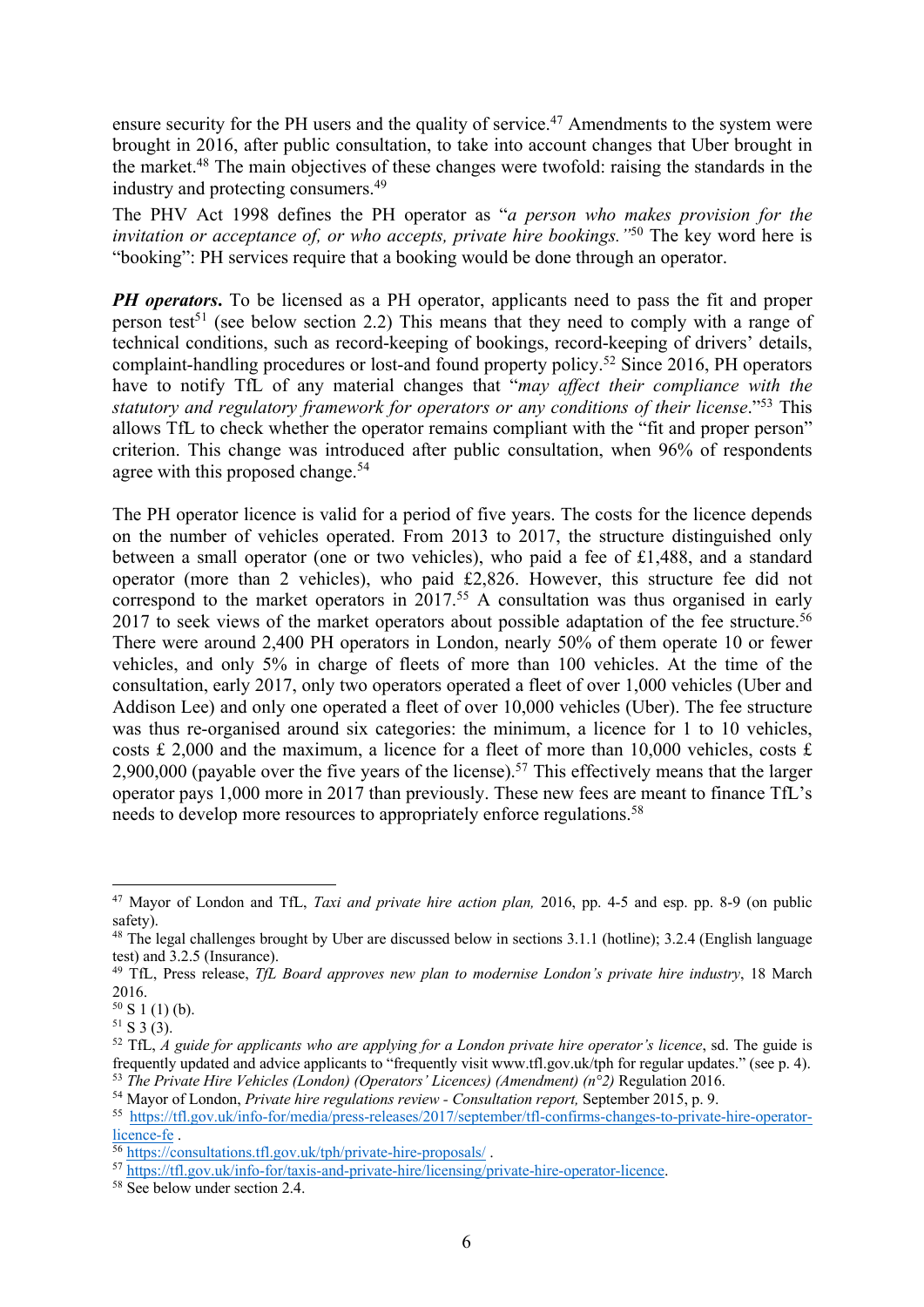*PH drivers*. To be licensed as a PH driver, the following conditions apply. The person needs to be at least 21 years–old. S/he needs to have a driving license (from the UK or an European Economic Area country). S/he needs to have the right to work in the UK. S/he needs to be a "fit and proper person", (see below section 2.2). S/he needs to succeed in a test on topographical skills. A PH driver license is valid for three years. The fees for a PH driver licence amount to ca.  $\text{\pounds}400$  plus the fee for the medical test (GP visit).<sup>59</sup> The main difference with the fees for taxi licences comes from the fee related to the Knowledge test.

*Changes.* Two recent changes need to be mentioned here in connection with the increasing numbers of the PH driver licences in London. The first change relates to the reform of the test on topographical skills in 2016. Since then, only assessment centres that are recognised by TfL can organize the assessment and a TfL's assessor is required to be present in the premise of the assessment centre.<sup>60</sup> This proof of topical skills is not as demanding as the Knowledge test. It aims to test "*the [driver's] ability to use maps of different scales*", so that the driver has to demonstrate her/his ability to read and use maps, select routes in a local area, within London and outside London as well as a general geography of London and its major roads.<sup>61</sup> The second change, introduced also in 2016, relates to the introduction of an English test that aims to demonstrate that the driver has a B2 level in English (European Common Frame of Reference for Languages).<sup>62</sup> The changes were introduced after public consultation. 99% of the respondents agreed on the need to introduce an English test. $63$ 

*Exemptions.* Taxi drivers are exempted from licensing as a PH driver.<sup>64</sup> In London, there is no dual licence: taxi drivers can work as PH driver without the need of any further license.

*Consequences.* Once licensed, PH drivers need to be pre-booked through a PH operator. They cannot ply for hire, use taxi ranks or bus lanes. They cannot use taximeters. Since 2016, PH operators have to provide an estimated fare prior to the commencement of the journey.<sup>65</sup>

# **1.2. Licensing: discretion to assess the fitness test**

*General.* Licensing authorities have the duty to assess if the applicant is a "fit and proper person". This test is commonly found in a range of licencing matters in England. Examples are found in the *Dangerous Dogs* Act 1991, which requires the justice and sheriff to consider whether the owner is a person fit and proper to be in charge of the dog "*when deciding* 

 <sup>59</sup> Application fee: £124; Grant of license fee: £186; DBS online application £56.85 or DBS paper application: £58.85; Post office check and send: £7.15 (https://tfl.gov.uk/info-for/taxis-and-private-hire/licensing/privatehire-driver-licence#on-this-page-3).

<sup>60</sup> https://tfl.gov.uk/info-for/taxis-and-private-hire/licensing/topographical-assessment?intcmp=356

<sup>61</sup> TfL, *London private hire driver licensing - A reference guide to becoming a private hire driver*, PHV/201, p. 4.

<sup>62</sup> *The Private Hire Vehicles (London PHV Driver's Licenses) (Amendments) (n°2)* Regulation 2017 and The *Private Hire Vehicles (London PHV Driver's Licences) (Amendments) (n°2)* Regulation 2016. On the link with Uber and the debates about this requirement, see below section 3.1.3.

<sup>63</sup> Mayor of London, *Private hire regulations review - Consultation report,* September 2015, p. 9.

<sup>64</sup> TfL, *London private hire driver licensing - A reference guide to becoming a private hire driver*, PHV/201, p. 1.

<sup>65</sup> TfL, Press release, *TfL Board approves new plan to modernise London's private hire industry*, 18 March 2016.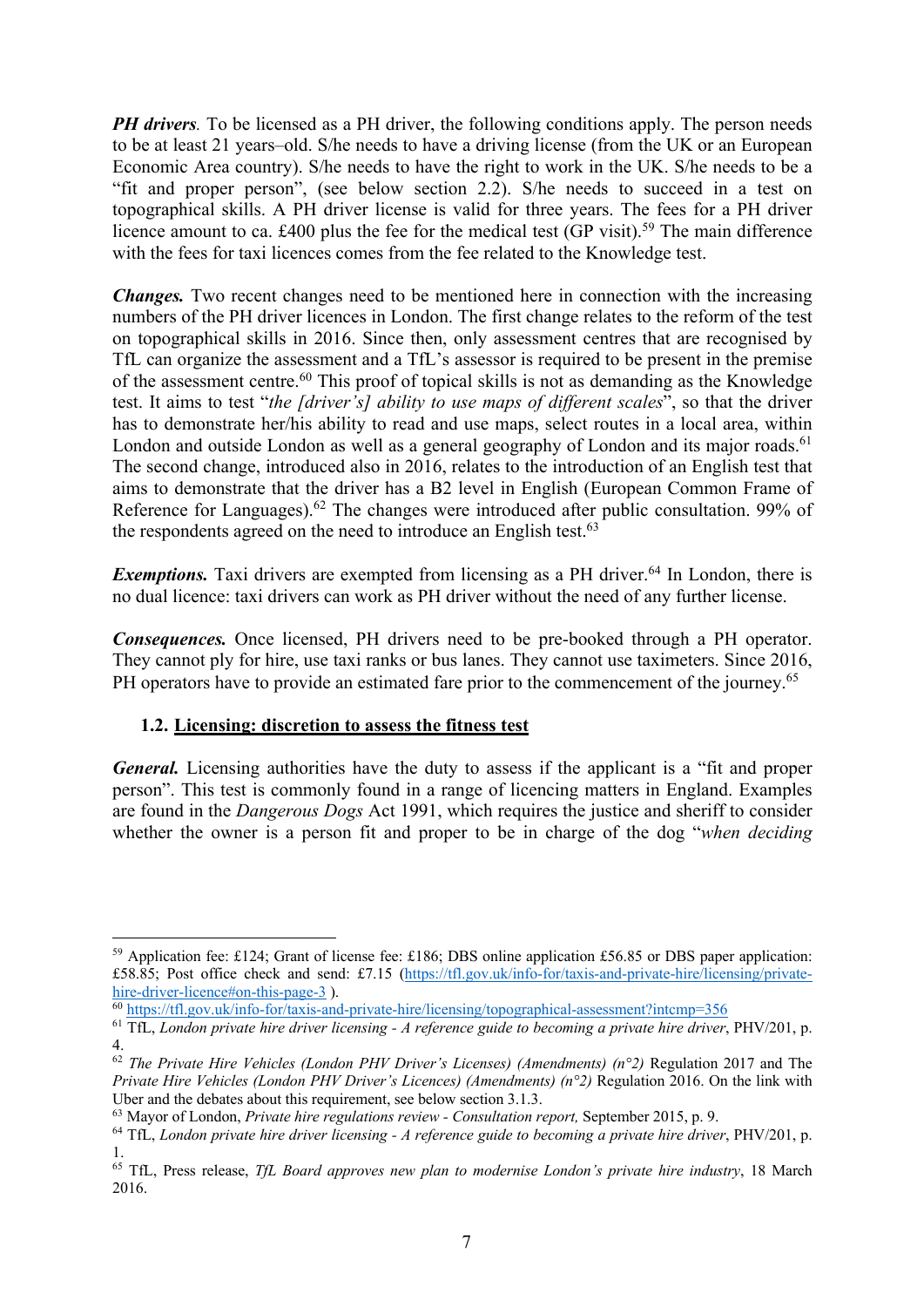*whether the dog constitutes a danger for public safety*<sup>"66</sup> and in the financial services where regulated persons also need to pass the fit and proper test.<sup>67</sup>

*Applications on taxi and PH*. In relation to taxi drivers, PH operators and PH drivers, this test is also required in more or less similar words: either directly a "fit and proper person"68 or a similar expression (such as to be of "good character and fit to act as a cab-driver" for London taxi drivers69). Licensing authorities have a broad discretion in setting the exact standards and applying the "fit and proper person" test to the local conditions.70 However, case law requires that the licensing authority gives careful considerations to the elements (e.g. criminal convictions) that are relevant to the licensing matter,71 i.e. the safety of the public. This means that a DBS (Disclosure & Barring Service) check needs to be undertaken, which will return any criminal convictions that the applicant may have. Normally, DBS checks are carried out by the employer who needs to ask recognised bodies to formally check criminal bodies. A list of recognised bodies is maintained by the DBS at the Home Office.<sup>72</sup> Criminal conviction will not automatically exclude the applicant from being licensed. Licensing authorities have to assess whether these criminal convictions make the applicant unfit and proper to be licensed as a taxi driver, PH operator or PH driver. Often, they will have guidelines on this matter.

Licensing authorities can only take into account relevant elements when deciding on granting the licence. This means that personal circumstances, such as the need to provide for one's family, are excluded of the considerations to be taken into account and should not prevail over the safety of the public that the licensing authority has the duty to protect.<sup>73</sup> The same reasoning applies when a licensing authority suspends a licence<sup>74</sup> or when it renews it.<sup>75</sup> Throughout the case law, this overarching purpose of protecting the public in general and the users of licensed vehicles in particular is prominent:<sup>76</sup>

 <sup>66</sup> <sup>S</sup> 4B 2A. For case law, see e.g. *Webb v Chief Constable of Avon and Somerset* [2017] EWHC 3311 (Admin).

<sup>67</sup> E.g. S 5 Sch 6 *Threshold Conditions – Financial Services and Markets* Act 2000; s 2E *Markets Act 2000 (Threshold Conditions) Order* 2013/555 (which lists how "fit and proper" should be assessed in this specific context); for an example, see e.g. *Larksway Investments Limited v The Financial Conduct Authority* [2017] UKUT 422 (TCC).

<sup>68</sup> As provided in primary legislation: PHV Act 1998, s 13(2) ("*The licensing authority shall grant a London PHV driver's licence to an applicant if the authority is satisfied that […] the applicant […]is a fit and proper person to hold a London PHV driver's licence […]*") and PHV Act 1998 s 3 ("*The licensing authority shall grant a London PHV operator's licence to the applicant if the authority is satisfied that (a) the applicant is a fit* 

*and proper person to hold a London PHV operator's licence […]*"). 69 As provided in secondary legislation: *London Cab Order* 1934, para 25 *("[TfL] may in [its] discretion refuse to grant a cab-driver's licence (a) if the applicant fails to satisfy him that he is of good character and fit to act as a cab-driver, […]*").

<sup>70</sup> Law Commission, above (26), para 5.25.

<sup>71</sup> *Adamson v. Waveney District Council* [1997] 2 All E.R. 898 (QBD).

<sup>72</sup> https://www.gov.uk/guidance/responsible-organisations .

<sup>73</sup> *Cherwell and Anwar* [2011] EWHC 2943 (Admin); *Leeds City Council v Hussain* [2002] EWHC 1145 (Admin); [2003] R.T.R. 13 (QBD (Admin)).

<sup>74</sup> *Leeds City Council v Hussain* [2002] EWHC 1145 (Admin); [2003] R.T.R. 13 (QBD (Admin)).

<sup>75</sup> *Cherwell and Anwar* [2011] EWHC 2943 (Admin).

<sup>76</sup> *McCool v Rushcliffe BC* [1998] 3 All E.R. 889 (QBD) per L. Bingham at [23]: "*But the local authority […], are not permitted to grant the licence unless they are satisfied that the applicant is fit and proper. They may fail to be satisfied because adequate information of character and record is not forthcoming, […]; or they might fail*  to be satisfied for any other good reason. It is in my view impossible to be prescriptive as to what might amount *to a good reason. What will be (or may be) a good reason will vary from case to case and vary according to the context in which those words appear. […] it is appropriate for the local authority or justices to regard as a good reason anything which a reasonable and fair-minded decision maker, acting in good faith and with proper regard to the interests both of the public and the applicant, could properly think it right to rely on*."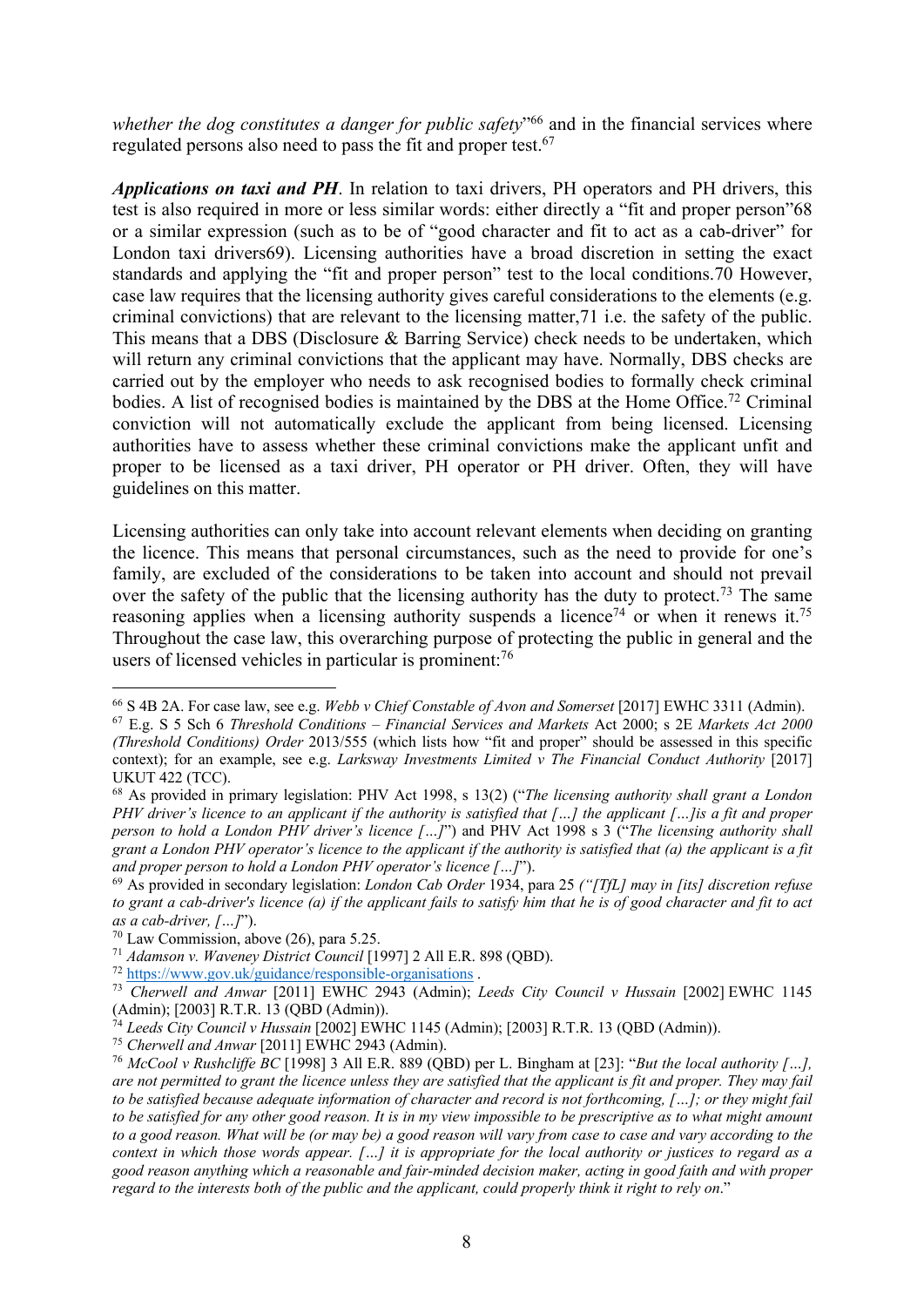"*the objectives of this licensing regime which is plainly intended, among other things, to ensure so far as possible that those licensed to drive private hire vehicles are suitable persons to do so, namely that they are safe drivers with good driving records and adequate experience, sober, mentally and physically fit, honest, and not persons who would take advantage of their employment to abuse or assault passengers*."77

From the Law Commission's consultation on taxis and PH, it appeared that flexibility in adapting the test over time to local circumstances was also of importance.<sup>78</sup> Recent scandals involving taxi drivers have highlighted the importance for licensing authorities to pay special attention to the risks that drivers may represent for customers.<sup>79</sup>

In London, the "fit and proper person" test has been spelled out in various guidance over time for taxi drivers, PH operators and PH drivers. In relation to taxi drivers, the "fit and proper person" test is expressed as a person being of "good character". It is accepted that TfL is responsible for ensuring that the person is indeed well a fit and proper person.<sup>80</sup> Regarding PH drivers, the guidance mentions mental and physical fitness and the "fit and proper test" that is interpreted as being of "good character".81 Regarding PH operators, the criteria to be considered as a "fit and proper person" are divided into two categories: administrative rules and operating centre inspection. Under the administrative rules aspect, the applicant needs to demonstrate that it complies with "*legal requirements connected with running a business*" (including bankruptcy, company directorship, health and safety, accounts, planning permissions etc.). $82$  Under the operating centre inspection aspects, the applicant needs to "*required to demonstrate that [s/he is] aware of the responsibilities of a licensed operator by showing*" that a range of record-keeping processes and similar procedures are in place.<sup>83</sup> For PH operators, TfL now considers that the operator is the person who is responsible to ensure that the drivers are "fit and proper".<sup>84</sup> On its website, TfL explains that the failure to do so, "*may raise questions about an operator's fitness to hold a license"*. 85

### **1.3. Regulatory powers**

Next to its licensing powers, TfL exercises regulatory powers on the taxis and PH industry in London, especially the setting and reviewing of taxi fares and tariffs and the regulation of taxi ranks. The overall objectives of these regulatory powers are public safety, fair competition and green mobility.86

*Taxis fares and tariffs.* TfL is responsible for setting and reviewing taxi fares and tariffs. Fares are regulated by duration of the journey, distance and broken down in three tariffs

 <sup>77</sup> *McCool v Rushcliffe BC* [1998] 3 All E.R. 889 (QBD) per L. Bingham at [7].

 $78$  Law Commission, above (26), para 5.33.

<sup>79</sup> L. Casey, *Report of inspection of Rotherham Metropolitan Borough Council* (2015 HC 1050).

<sup>80</sup> Butcher, above (2) p. 12 (based on article 25 *London Cab Order* 1934).

<sup>81</sup> "*TfL will only approve applications under this criterion if they are satisfied that the applicant is of good character". To determine "good character" each applicant will be expected to: - provide evidence of their driving history (i.e. a copy of their current driving licence) - declare any Mental Health/Sexual Offence Orders request an enhanced Criminal Records Bureau (CRB) disclosure […]*" (TFL, *London private hire driver licensing - A reference guide to becoming a private hire driver*, PHV/201, p. 2).

<sup>82</sup> TfL, *Aguide for applicants who are applying for a London private hire operator's licence*, pp. 8-10.

 $83$  Ibid. pp. 10-11.

<sup>&</sup>lt;sup>84</sup> See the relationship with Uber, section 3.1.3.

<sup>85</sup> https://tfl.gov.uk/info-for/taxis-and-private-hire/new-private-hire-regulations. TFL, *London private hire driver licensing - A reference guide to becoming a private hire driver*, PHV/201, did not contain this explication.

<sup>86</sup> Mayor of London and TfL, *Taxi and private hire action plan,* 2016, passim.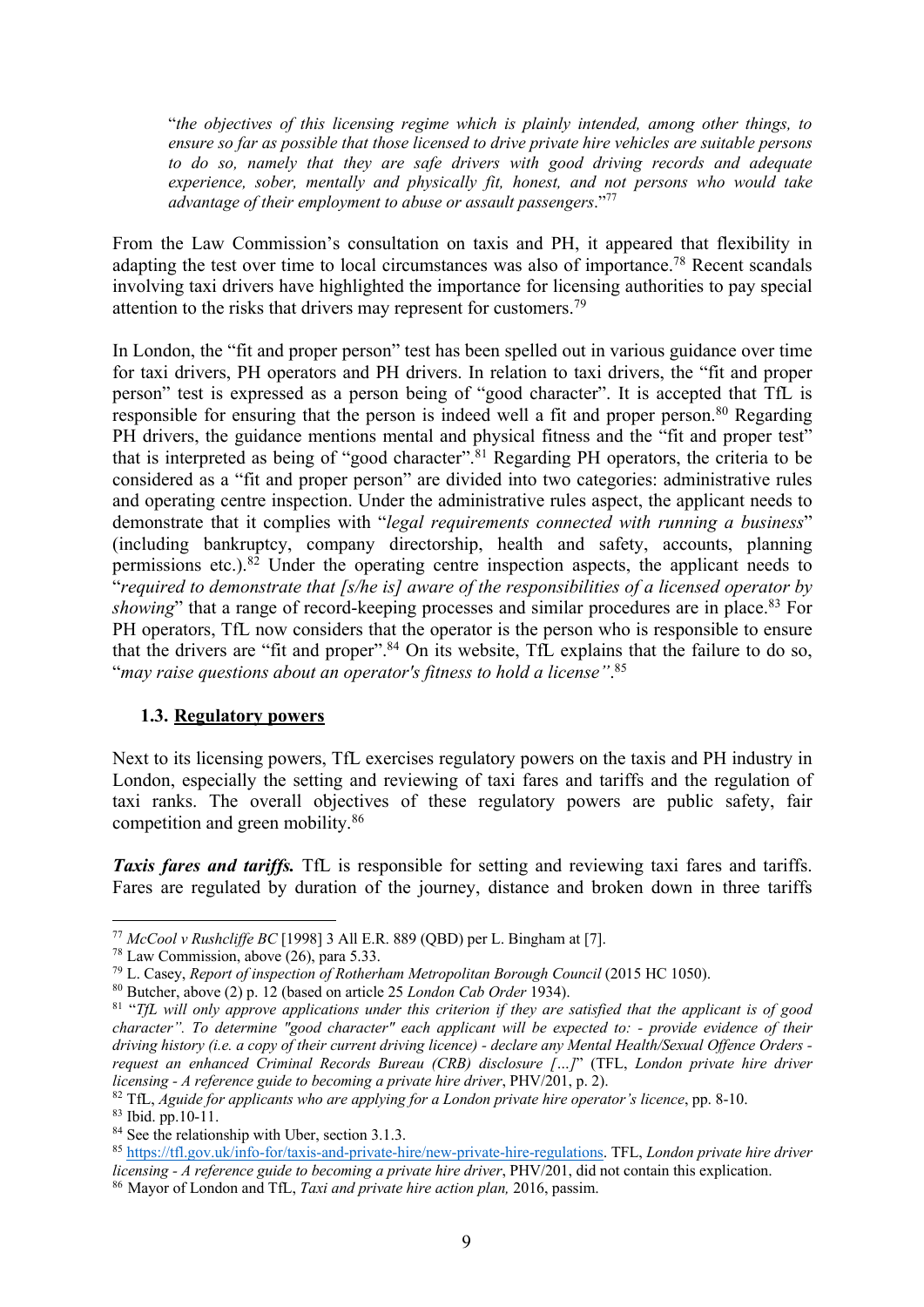depending on the time of the day (tariff 1: Monday to Friday 05:00-20:00; tariff 2: Monday to Friday: 20:00-22:00 and Saturday and Sunday 05:00-22:00; tariff 3: every night 22:00-05:00 and public holidays). Extra charges are also regulated (e.g. booking by phone or online, Christmas surcharge and Heathrow transfer flat fee). These fares are negotiated with the taxi industry and TravelWatch/London, a statutory watchdog representing users' interests.87

*Taxis ranks.* TfL regulates taxi ranks: taxi ranks help ensure that taxi services can meet passenger demands. <sup>88</sup> Specific regulations are made to identify where ranks can be held without disturbing traffic and neighbourhood. Over ranking can be problematic for local business and residents and can lead to traffic congestions or delay buses. For these reasons, only taxis can use taxis ranks: PH vehicles cannot do so as they would prevent taxis from using the ranks.

*Waiting time?* TfL also sought to regulate the waiting time that PH vehicles had to wait between the pre-booking and the start of a trip: in 2015, it sought to impose a five-minute wait, on the ground that this amounted to an electronic form of hailing. The idea was to maintain the distinction between taxis (that can be hailed from the street and start the journey on the spot) and PH vehicles (that need to be pre-booked and cannot wait in a public space waiting to be approached). According to TfL, the use of digital platforms such as Uber made this distinction blurred and booking an Uber driver through the app and take the trip right away was an electronic form of hailing. However, this suggestion triggered a backlash as a petition in support of Uber received a wide public backing.<sup>89</sup> The idea was not pursued.<sup>90</sup>

# **1.4. Enforcement**

*General.* The approach to enforcement taken by different licensing authorities varies considerably as it is for each authority to determine how its enforcement policy is to be applied. One key element is however that licensing and its enforcement need to protect the public and its security. In case users experience problems with taxis or private hire drivers, they can turn to TfL to complain. This matter is heavily influenced by scandals that have surfaced in the taxi and PH industry in England. For instance, in the early 1990's, gangs of PH in Birmingham had been found to participate in child abuses, which caused a massive uproar especially when it was finally unveiled more than 20 years later.<sup>91</sup> Another scandal involving sexual harassment by a taxi driver in London had also made TfL extremely sensitive to this problem.<sup>92</sup>

*Enforcement powers.* The legislation grants powers for licensing authorities, such as power of inspection to identify potential breaches of the law and enable targeted action to be taken; power to inspect vehicles;<sup>93</sup> power to suspend or revoke licences;<sup>94</sup> or power to refuse to renew them. Licensing authorities can bring criminal charges against a suspected offender.

 $87$  Butcher, above (2) p. 12.

<sup>88</sup> TfL, *London taxi ranks,* 2016, 52 p.

<sup>89</sup> http://www.telegraph.co.uk/technology/news/11900871/Thousands-sign-Uber-petition-against-London-plansto-ban-key-features.html .

<sup>90</sup> Mayor of London, *Private hire regulations review – Consultation report,* September 2015, p. 6.

<sup>91</sup> http://www.birminghammail.co.uk/news/midlands-news/birmingham-city-council-hid-links-8131813 <sup>92</sup> The matter has been reopened with the recent parole board's decision to release the person. See:

http://www.bbc.com/news/uk-england-london-42789810.

<sup>93</sup> E.g. *Greater London Authority Act* 1999, Sch 20 s 3; PHV Act 1998 s 8 and 9.

<sup>94</sup> *Greater London Authority Act* 1999, Sch 20 s 5; PHV Act 1998 s 16.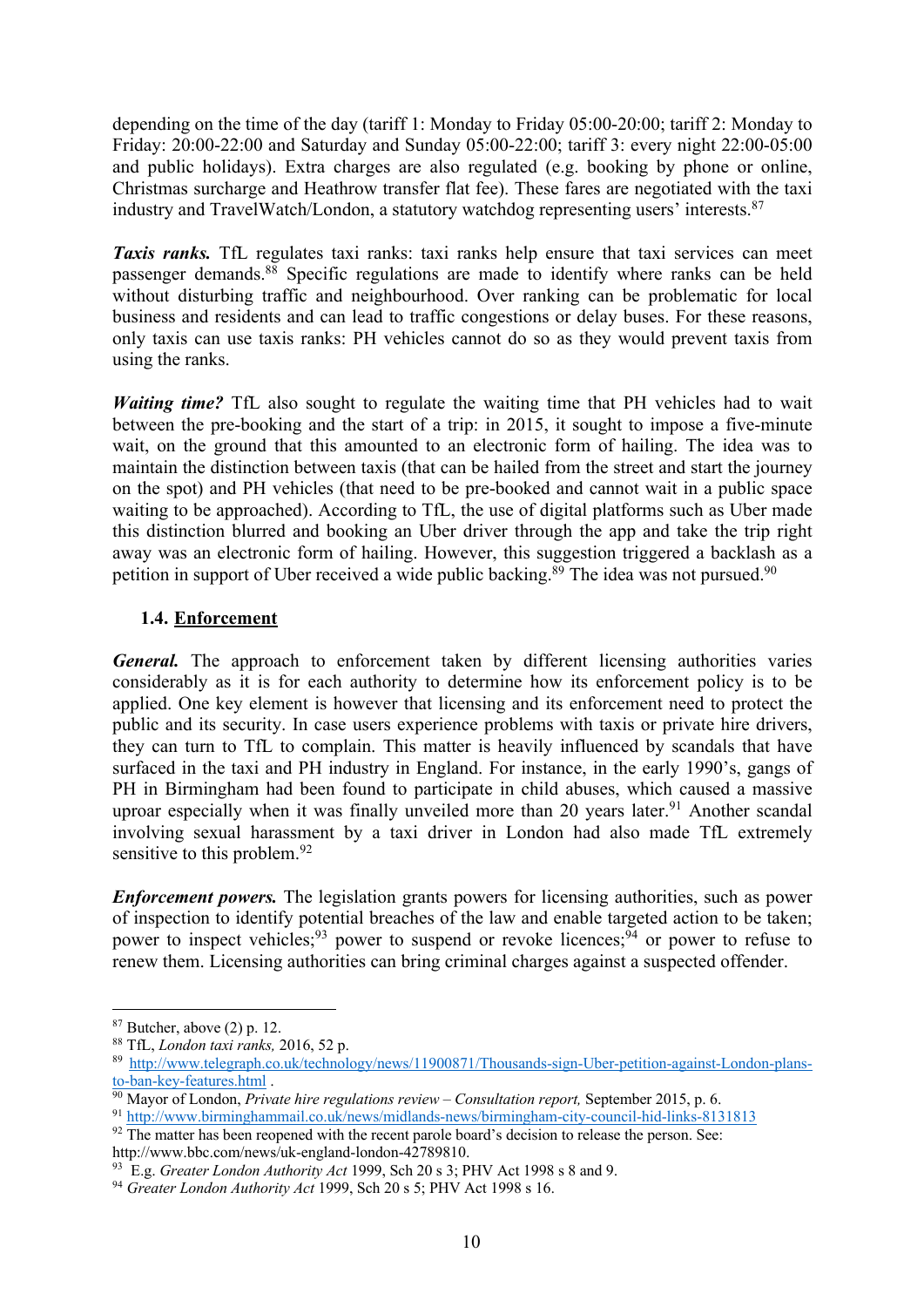*Practical aspects.* The overall cost of enforcing taxis and PH regulation between 2017 and 2022 has been estimated to £30 million, up from a previous estimate of  $\text{\pounds}4m$ .<sup>95</sup> TfL directly funds 68 dedicated police cab enforcement officers, and has 250 additional staff hired in September 2017,<sup>96</sup> following the 2016 *Taxi and private hire action plan*.<sup>97</sup> To give an idea of the work involved, enforcement staff has made 171 arrests between April 2016 and February 2017, of which 58 were for touting offences, and 28 for plying for hire offences.<sup>98</sup> Statistics also reveal that criminal charges were brought against 25 drivers (13 Uber drivers, 12 non-Uber PH drivers): 12 (5 Uber drivers) were convicted, 8 (5 Uber drivers) not convicted, 5 (3 Uber drivers) await outcome.<sup>99</sup> Quarterly meetings are held with taxis<sup>100</sup> representatives and PH<sup>101</sup> representatives to inform them of the enforcement actions taken and discuss pending issues of enforcement. Detailed statistics of the compliance among the industry are made available during these engagement exercises. $102$ 

# **1.5. Taxis and PH: two different worlds?**

Overall there are three main differences between taxis and PH in London: regarding licensing conditions, legal consequences and overall regulation.

*Licensing conditions.* The licensing conditions, and thus the "barrier to entry" in the trade are different, with the Knowledge test representing a more demanding exercise to entry in the taxi trade than the topographical test and the English test being only imposed to be licensed as PH drivers. The assessment of the "barrier to entry" is also different as the entity assessing the "fit and proper person" test also tends to differ. TfL is responsible for this assessment when it comes to taxi drivers. However, TfL seeks to displace this responsibility onto PH operators when it comes to assessing the "fit and proper person" test for PH drivers. In turn, if the PH operators were not carrying this assessment rigorously, they could be deemed as not being a "fit and proper person" to hold a PH operator license. This kind of displacement of responsibility may make sense in view of the practical enforcement on the ground: could TfL be expected to carry out the test for all the new applications to PH driver licenses (approximatively 300 a week)? However, this displacement may result in unintended consequences. For instance, it is unclear how PH operators carry out this test in practice, which can request them to screen more closely their drivers. Would it also be possible that PH operators use this test to pressurise drivers who would be willing to join unions? How could PH (candidate) drivers challenge this operator's decision? Could we see here a form of substitution of public regulation and oversight by one of a private nature?

<sup>95</sup> https://tfl.gov.uk/info-for/media/press-releases/2017/september/tfl-confirms-changes-to-private-hire-operatorlicence-fe .

<sup>&</sup>lt;sup>96</sup> https://tfl.gov.uk/corporate/safety-and-security/security-on-the-network/cab-enforcement.

<sup>97</sup> Mayor of London and TfL, *Taxi and private hire action plan,* 2016, p. 8.

<sup>98</sup> https://tfl.gov.uk/info-for/taxis-and-private-hire/compliance-and-enforcement?intcmp=30451#on-this-page-3.

An engagement policy (April 2017) has been issued with the stated aims of "*Identifying and addressing issues of concerns affecting drivers; Devising and implementing taxi policy and changes to fares; Working in partnership to maintain and further enhance the world renowned status of London's iconic taxi service."* (available: http://content.tfl.gov.uk/taxi-engagement-policy-april-2017.pdf).

 $\frac{100 \text{ https://tfl.gov.uk/info-for/taxis-and-private-hire/taxi-meetings?intcmp=48644}{}$  (no engagement policy is available on-line).

 $\frac{101 \text{ https://tfl.gov.uk/info-for/taxis-and-private-hire/private-hire-meetings?intemp=48647}{\text{Rg}}$ 

E.g.: http://content.tfl.gov.uk/taxi-operational-performance-meeting-october-2017-slides.pdf and http://content.tfl.gov.uk/phv-licensing-compliance-and-enforcement-october-2017.pdf.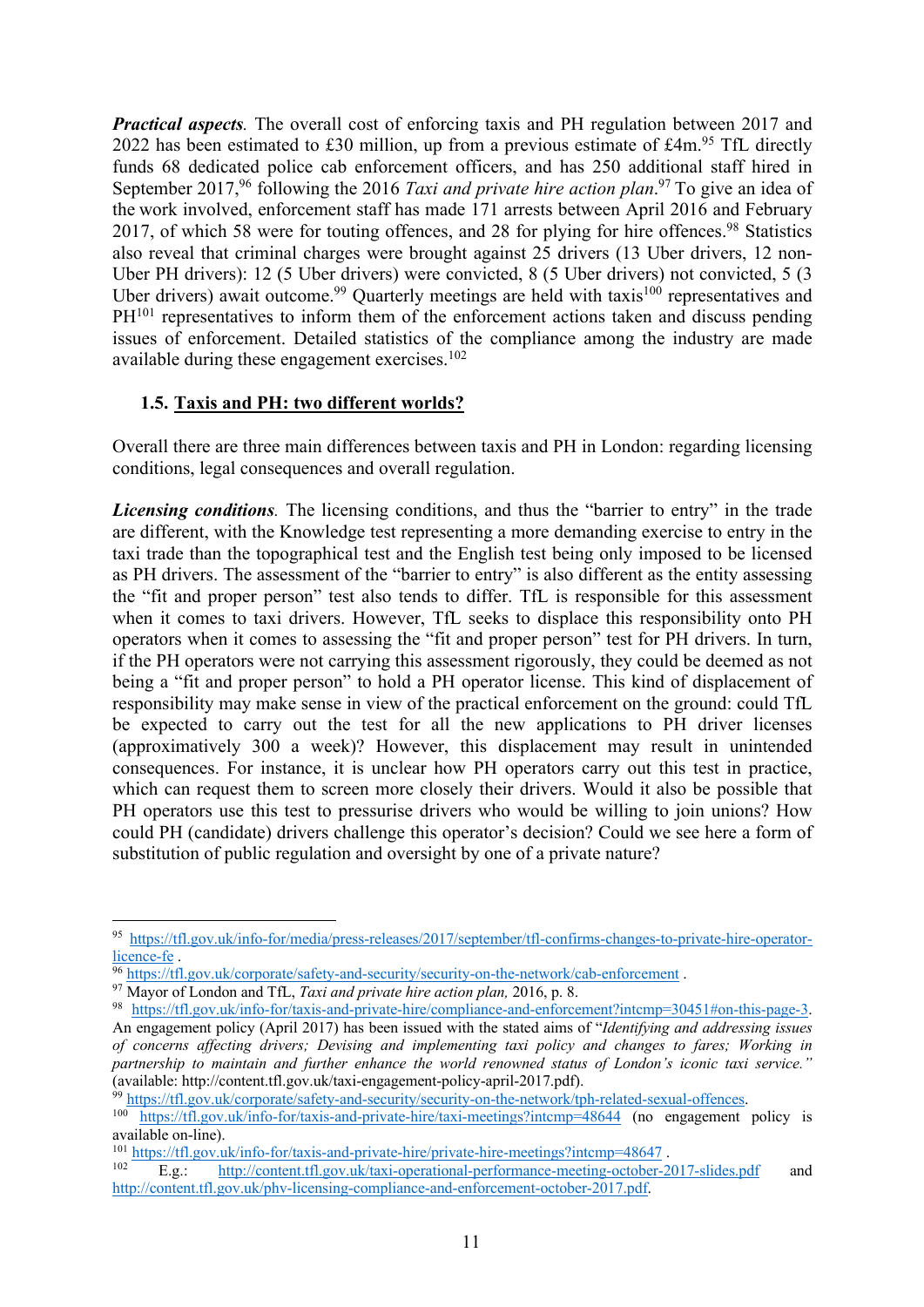*Consequences*. Only taxis can ply for hire and have some privileges regarding road usage (taxi ranks, priority lanes), while PH drivers need to be pre-booked. Taxis however cannot refuse to take a ride unless they have reasonable grounds to do so.

*Fares.* Fares are differently structured in the taxi and the PH industry. On the one hand, taxi fares are regulated and only London taxis must be fitted with taximeters. Taximeters operate an impartial and objective fare determination. Customers can challenge the taxi fare at the end of the journey if they disagree. On the other hand, the user is required to receive an estimate of the journey costs when s/he does the PH booking. S/he can then negotiate the price if they so wish.

*Overall.* For the CJEU, some of these differences (including the obligation to take a customer, the Knowledge test, wheelchair accessibility, and taximeters) justify that the taxi industry and the PH industry are two different industries, so that advantages granted to the ones do not constitute a selective advantage and thus an illegal state aid.103 This means that taxi and PH are not in comparable situations, despite performing similar functions (i.e. transporting somebody from one place to another against a fee). The following section details how the distinction and boundaries between taxi and PH industry have been tested when Uber arrived in London.

# **III.Uber104 and its legal challenges**

Uber first arrived in London in 2012, just on time for the Olympics.<sup>105</sup> When Uber launched in the British capital, it was expanding globally at a fast pace, but its technology was not a major disruptor in London. This is witnessed, e.g., by the fact that Uber did not attract the younger drivers, as Uber demographics show that drivers are older than other providers of the gig-economy. <sup>106</sup> In addition, the ride-hailing platform Hailo had already capitalized on a network of nearly 10,000 taxis.<sup>107</sup> Despite a fierce competition with ride hailing platforms Hailo and Addison Lee, Uber has overall been able to develop its activities legally.<sup>108</sup> Soon, Lyft will also enter the PH market,  $109$  which might overhaul the sector once again.

Although Uber did not bring per se technological innovation in London, it largely contributed to expand the PH digital platforms there and competed on the existing market by driving its pricing down. For instance, Uber developed a specific algorithm for the pooling of journeys to decrease the cost for users. Uber did not only constitute a bargain for PH userss, but it was perceived as a threat for taxi drivers. Indeed, as witnessed by bankruptcy cases, the taxi sector suffered<sup>110</sup> and the risk for abuse of Uber's dominant position was also felt by the

 <sup>103</sup> CJEU, *Eventech v. The parking adjudicator*, [2015] 14 January 2015 C-518/13, at §61.

<sup>&</sup>lt;sup>104</sup> Unless otherwise stated, when referring to "Uber" here, we mean UberX/Uber Black, not other services provided by Uber such as UberEats or UberPop. Indeed, UberPop was not offered in London, while UberEats is

not a service to transport people but a food delivery service, falling outside the scope of this report.<br><sup>105</sup> The initial license was granted on May 31<sup>st</sup>, 2012. (TfL, FOI-1669-1718, especially file called "docs 2218  $s40(2)$ ").

<sup>&</sup>lt;sup>106</sup> House of Lords, *Gig Economy*, Library briefing, 21<sup>st</sup> November 2017.

<sup>107</sup> https://www.theguardian.com/technology/2016/apr/27/how-uber-conquered-london

<sup>108</sup> http://www.telegraph.co.uk/finance/newsbysector/transport/11822711/Since-Uber-launched-there-are-26pcmore-cabs-in-London.html

<sup>109</sup> See: http://www.telegraph.co.uk/technology/2017/09/23/uber-arch-rival-lyft-holds-talks-transport-londonplots-global/

<sup>110</sup> *Stephen Paul Grand, Anthony Malcolm Cork v. Ronald Charles Henry Baker* [2016] EWHC 1782 (Ch), 18 July 2016.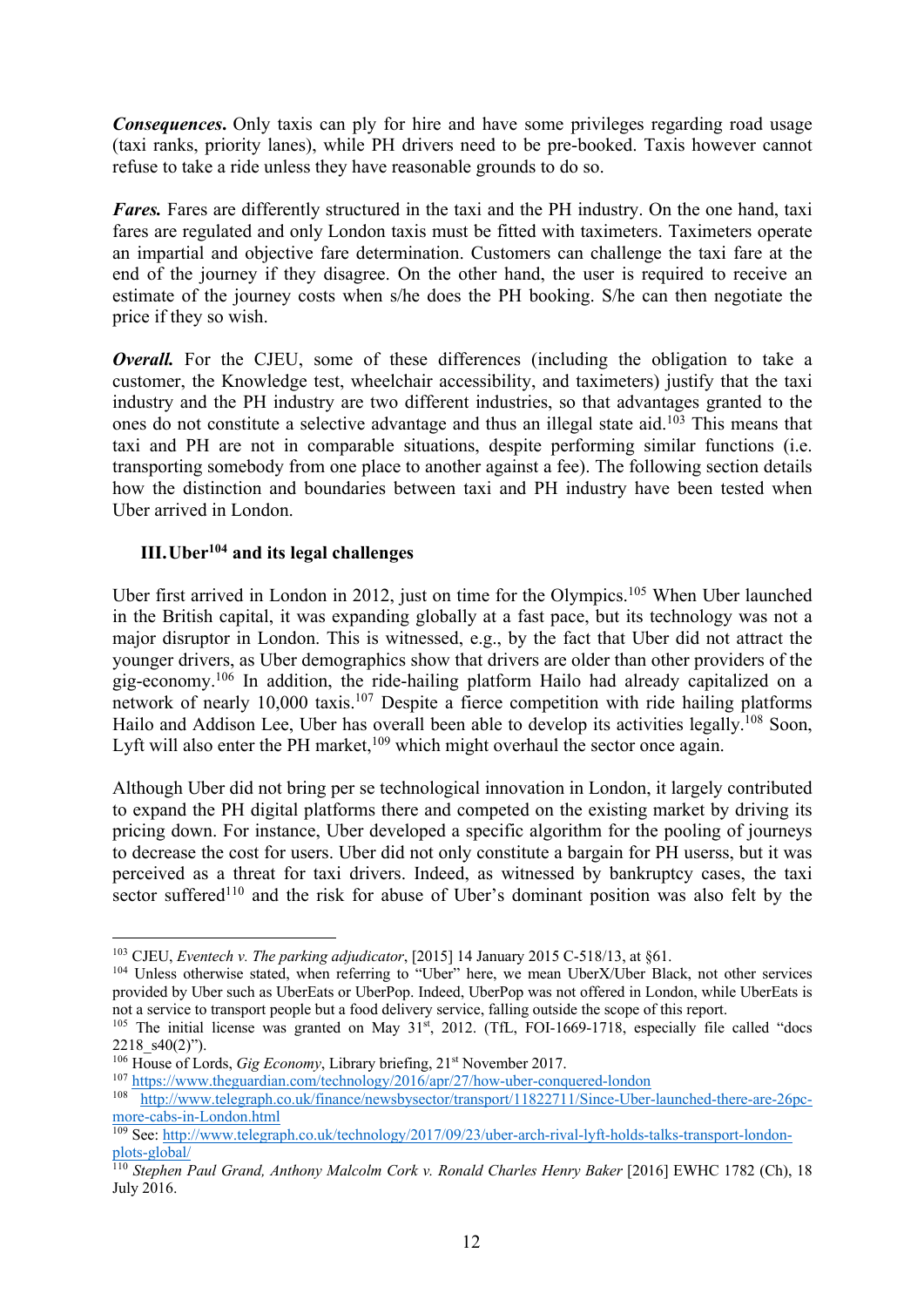Competition and Market Authority, which took measures to ensure that drivers could enrol on several ride-hailing platforms at the same time (i.e. "*multihoming*"). 111

When entering the London market in 2012, Uber attempted to mitigate any legal risks: it did not start its popular UberPop practice but only its licensed drivers' services. In 2015, Uber launched its service UberPool after long discussions with TfL: it was indeed willing to abide by the rules.<sup>112</sup>

Although Uber sought to abide by the rules, its development led to disapproval in many respects. Although Uber was initially licensed in London, recent debates led to criticisms and judicial challenges regarding the licensing system in London<sup>113</sup> (3.1). Furthermore, drivers face an increasing number of conditions to meet to carry out their activity (3.2). Last but not least, Uber relationship with its own drivers has come under fire (3.3).

## **1.6. The regulatory status of Uber in London**

As already explained above, London's stance on mobility and especially non-public means of transportation favoured the early development of PH operators. Uber initially sought to comply with the local regulations. It did not try to avoid being considered as a taxi company but rather chose to apply to TfL for a PH operator license.<sup>114</sup> It was at first licensed as a PH operator on 31st May 2012. Its relationship with TfL became more contentious in the course of this licence on the following four accounts: first, Uber challenged a new requirement introduced by TfL in the licensing system, namely hotlines (3.1.1); secondly, Uber faced compliance issues (3.1.2); thirdly, TfL refused to renew Uber's licence (3.1.3); finally, special attention needs to be given to Uber's deceptive data collection, a specific ground levelled by TfL to refuse renewing Uber' licence (3.1.4).

*3.1.1 Licensing process: hotline.* As discussed above (section 2.1.3), TfL sought to adapt the licensing system to the new market situation in 2016. It added new requirements for licensing operators following extended consultation with stakeholders. Some of these requirements<sup>115</sup> were challenged by Uber, including the licensing condition relating to the operation of a "hotline" (sensu lato), namely that "*[a]t all times during the operator's hours of business and at all times during the journey, the operator shall ensure that the passenger for whom the booking was made is able to speak to someone at the operating centre if they want to make*  any complaint or discuss any other matter either carrying out of the booking".<sup>116</sup> Uber judicially challenged this telephone availability requirement.<sup>117</sup> The requirement was amended in 2017 (before the judgement on the judicial review was delivered) as to allow call centres outside the business premises to receive complaints from users.

 <sup>111</sup> CMA Chairman, David Currie, at the Concurrences Innovation Economics Conference, King's College London, 3 February 2017, https://www.gov.uk/government/speeches/david-currie-on-the-role-ofcompetition-in-stimulating-innovation<br><sup>112</sup> Information Commissioner Office, FOI decision notice nr FS50641222, 4 January 2017.

<sup>&</sup>lt;sup>113</sup> All appeals against taxi and private hire licensing authorities go before a magistrate's court, except the refusal of a new hackney carriage proprietor license and the refusal of license renewal, which go to a Crown Court, See *R* (on the application of Shanks) v Northumberland County Council [2012] EWHC 1539 (Admin). <sup>114</sup> See TfL, FOI-1669-1718, especially file called "docs 2218 s40(2)".

<sup>&</sup>lt;sup>115</sup> The other changes challenged were the English test and the insurance requirement (see below sections 3.2.4 and 3.2.5).

<sup>116</sup> *The Private Hire Vehicles (London) (Operator's Licence)(Amendment) Regulations 2016,* s 4(1) amending *the Private Hire Vehicles (London) (Operator's Licence) Regulations 2000,* s 9(11).

<sup>117</sup> *R. on the Application of Uber London Limited, Mr Sandor Balogh, Mr Nikolay Dimitrov, Mr Imran Khan v Transport for London*, CO/4130/2016, 3 March 2017, 2017 EWHC 435 (Admin) by Mitting J.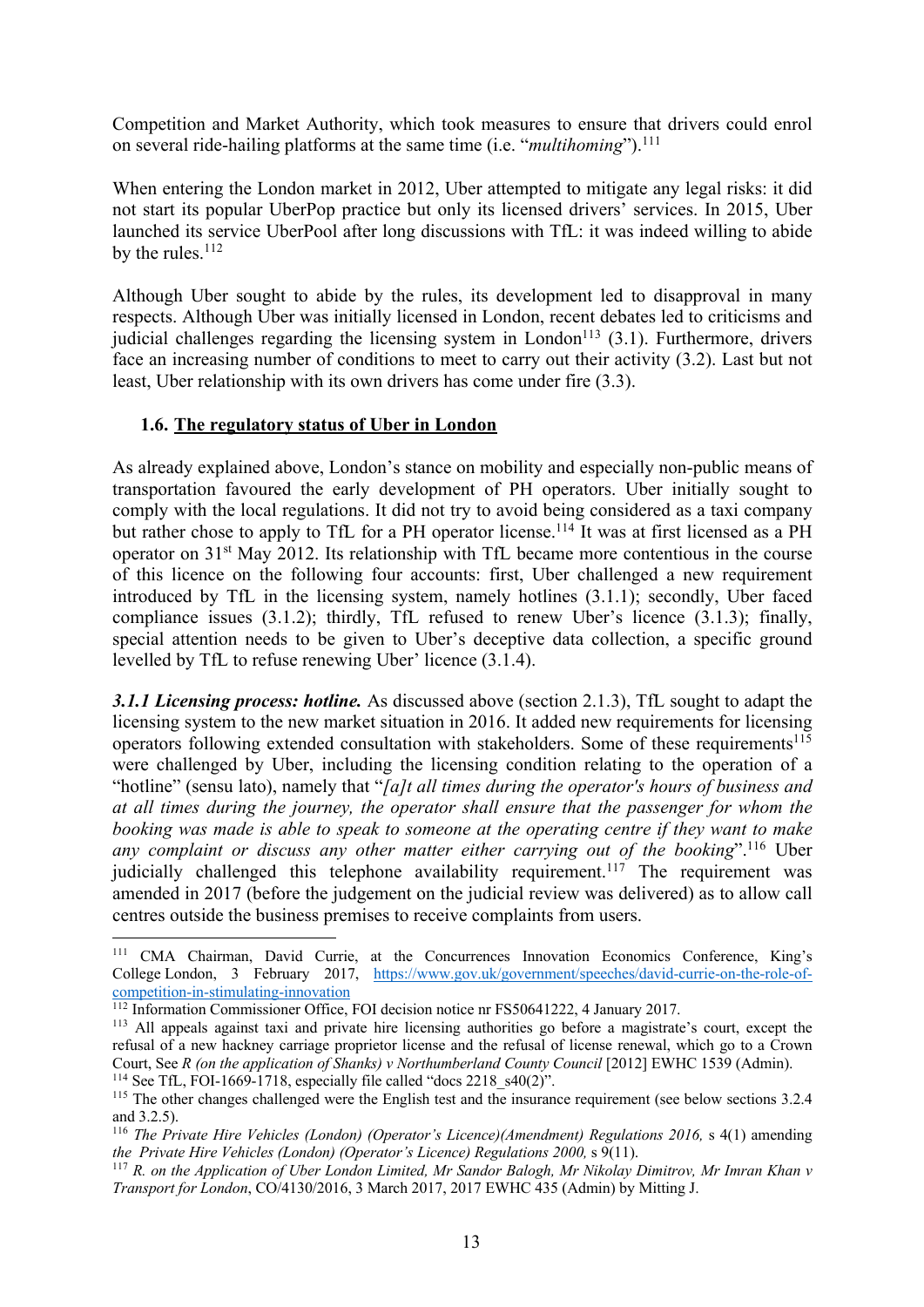The requirement, as challenged by Uber, is not limited to emergencies (what would be called a 'hotline' *sensu stricto*), but needs to answer to any kind of complaints, even not urgent. This requirement implies enormous costs: it is estimated that it might be just under the threshold of  $\pounds$  1 million if done from an India-based call-centre, significantly more if done from Europe. According to Uber, its algorithmic treatment of complaints helped identify urgent matters, which were responded to immediately. Furthermore, it argued that it suspended drivers involved in critical incidents for the time of the investigation.<sup>118</sup> Although Mitting J accepted TfL's argument that having someone on the phone in case of emergency can be very reassuring, he quashed the regulation because of its too large scope and that other less costly means were available. In addition, users of an app-based transport facilitation service might also be expected to have a smaller need for phone contacts. Mitting J nevertheless kept the door open for a new regulation involving a "hotline" in case of emergencies. 119

*3.1.2 Compliance.* Between 2012 and 2017, TfL carried out ten routine inspections at Uber's facilities.<sup>120</sup> Two of the inspections concluded to non-compliance. In April 2015, Uber matched the majority of licensing requirements with a few minor discrepancies (category of outcome n°2). The non-compliance resulted from issues with drivers' insurances. Consequently, TfL brought a case against Uber for despatching work to drivers without insurance. <sup>121</sup> In August 2016, Uber did not meet the PH license requirements, without serious non-compliance issues (category of outcome n°6). The inspection had been triggered by drivers showing up on the app, while their license had been revoked by TfL. Thereafter, Uber took all the reasonable steps to mitigate this case of non-compliance and TfL did not take any further action.

*3.1.3 Licence renewal.* In 2017, Uber's five-year licence expired so that it had to apply for renewal. As part of this process, TfL had to consider whether Uber was a 'fit and proper' business to hold a PH operator licence. While TfL did not disclose the full decision,<sup>122</sup> the press release reads as follows:

"*TfL considers that Uber's approach and conduct demonstrate a lack of corporate responsibility in relation to a number of issues which have potential public safety and security implications. These include:*

- *Its approach to reporting serious criminal offences.*
- *Its approach to how medical certificates are obtained.*
- *Its approach to how Enhanced Disclosure and Barring Service (DBS) checks are obtained.*
- *Its approach to explaining the use of Greyball in London - software that could be used to block regulatory bodies from gaining full access to the app and prevent officials from undertaking regulatory or law enforcement duties."*<sup>123</sup>

As a result, Uber's licence was not renewed and Uber's development is thus in jeopardy in London. However, Uber still works because it keeps the right to operate during the appeal process.<sup>124</sup> The hearing is planned to take place in April 2018.<sup>125</sup> Simultaneously, Uber

 <sup>118</sup> 2017 EWHC 435 (Admin), at [34].

<sup>119</sup> 2017 EWHC 435 (Admin), at [45].

<sup>&</sup>lt;sup>120</sup> TfL, FOI-2636-1617, 12 October 2017.<br><sup>121</sup> See cases n°01140145717 & 011401736305, as referred to in the TfL, FOI-2190-1718, 11 December 2017.

<sup>&</sup>lt;sup>122</sup> See, for instance, TfL, FOI-1589-1718, 17 November 2017.<br><sup>123</sup> TfL, "Licensing decision on Uber London Limited", 22 September 2017, Press Release, http://bit.do/TfL-Uber-Ban. 124 See *Local Government Act* 1976 s 77.

<sup>125</sup> http://bit.do/uber-appeal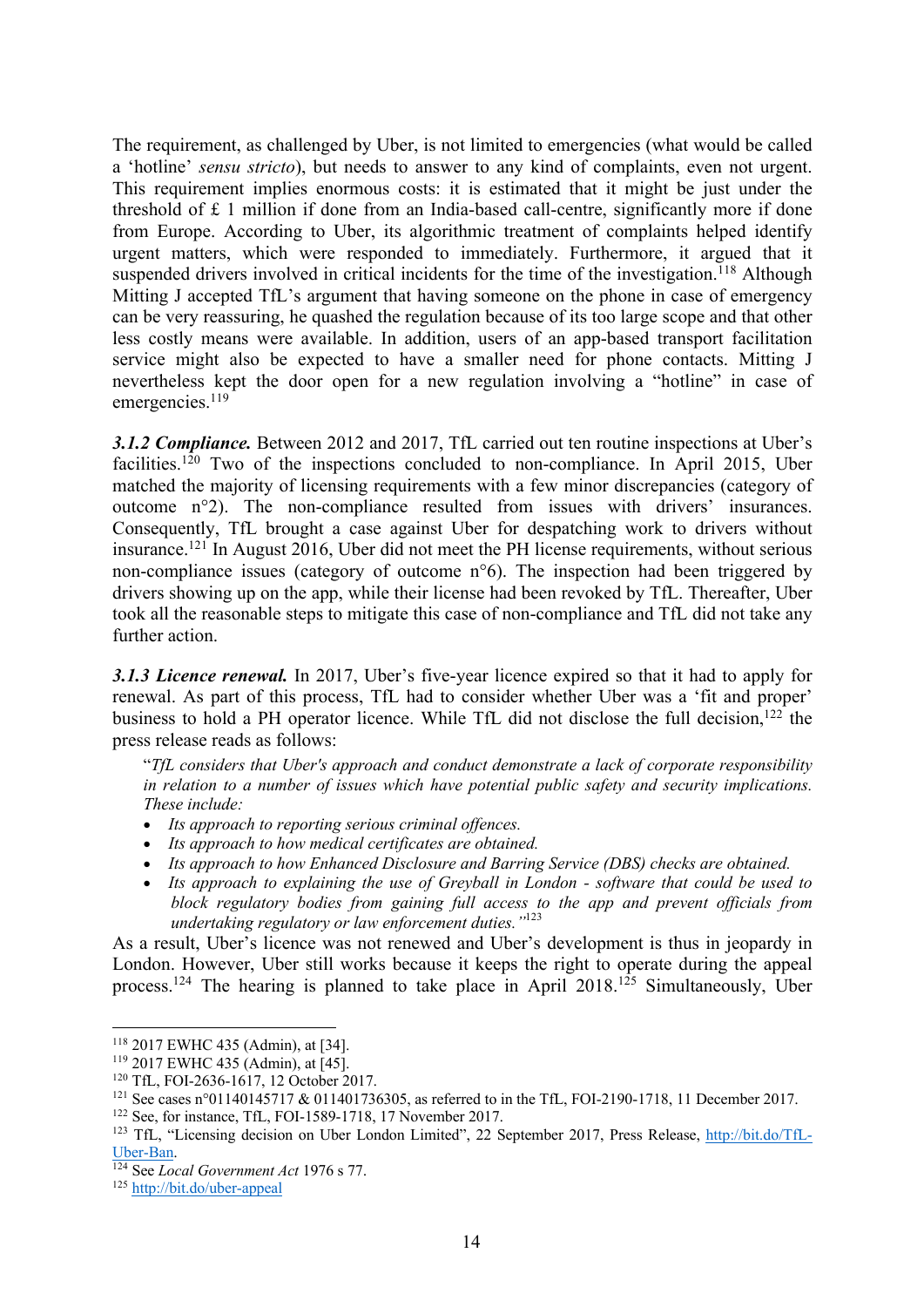committed to improve its internal governance and decided to negotiate specific conditions of exploitation with TfL. Citizens launched a petition supporting Uber, which gathered over 500,000 signatures under a week after its announcement.<sup>126</sup>

As far as criminal offences are reported, this licensing issue finds its origins in the need to verify the records of drivers to support their honesty as a 'fit and proper person'. In early 2017, a Metropolitan police inspector made public statements and wrote an open letter to TfL, arguing that Uber failed to report offences committed by its drivers in a timely manner. This behaviour led to reoffending which could have been avoided.<sup>127</sup> As far as medical and DBS checks are concerned, Uber argued that the fault was on TfL, which had an exclusive agreement with a private firm for carrying out such research.<sup>128</sup> Therefore, it blamed TfL's choice of the DBS handler and considered that its role in the verification process is completely passive as it could not even choose the provider.

*3.1.4 Deceptive data collection.* Uber's practices with regards to data collection and use have raised concerns in London, as in England and at the global level. Firstly, Greyball's use was first discovered in the United States but had in fact a worldwide scope.<sup>129</sup> Its purpose was created to identify customers who had an illegitimate (in Uber's eyes) use of the application, and to give them a truncated vision of the localization of drivers on the map, as to protect them. <sup>130</sup> It was, admittedly, used to avoid law enforcement in cities where Uber was prohibited and therefore offered drivers a certain degree of confidence in the platform that they would not be prosecuted.<sup>131</sup> As a consequence, this software was explicitly mentioned in the 2017 license renewal refusal, as it demonstrates a lack of corporate responsibility, which might be assumed to be required to constitute a 'fit and proper' business.

Secondly, Uber covered up for a massive data breach which occurred in October 2016. It failed to report it in due time and by adequate means to the competent English authorities (Information Commissioner, the National Cyber Security Centre and the UK government). Hackers accessed the personal data of over 2,5 million people during this security breach in the United Kingdom alone. <sup>132</sup> This supported an increase in the maximum amount of the fines for businesses failing to comply with data protection rules, which were already under review at the time.<sup>133</sup> Labour MP Kevin Brennan also underlined the ambiguity of Uber during oral questions to Matt Hancock, Minister for Digital: Uber did not hesitated to call for signing the petition supporting the renewal of the licence, with a general email to its users, but refused to send out an email to all its (affected) English users apologizing and giving

<sup>&</sup>lt;sup>126</sup> http://www.telegraph.co.uk/news/2017/09/23/uber-petition-reverse-ban-london-hits-500000-signatures-<br>backlash/; the petition is accessible at https://www.change.org/p/save-your-uber-in-london-saveyouruber.

<sup>&</sup>lt;sup>127</sup> The full letter written on 12 April 2017 by N. Billany (Met Police Inspector) and addressed to Helen Chapman (TfL) is accessible on http://bit.do/uber-crimes. 128 See, e.g., http://bit.do/uber-dbs.

<sup>129</sup> https://www.nytimes.com/2017/03/03/technology/uber-greyball-program-evade-authorities.html. See also http://bit.do/uber-greyball.

<sup>130</sup> *Joe Sullivan, Chief Security Officer at Uber, "An update on "greyballing", 8 March 2017,*  https://www.uber.com/newsroom/an-update-on-greyballing/

<sup>&</sup>lt;sup>131</sup> Uber however contends that it never used *Greyball* to dodge the law in the United Kingdom. See http://www.walesonline.co.uk/news/local-news/cardiff-uber-licence-operate-london-13658730 .

<sup>&</sup>lt;sup>132</sup> James Dipple-Johnstone (ICO Deputy Commissioner), ICO Statement on Uber Data breach, 29 November 2017, https://ico.org.uk/about-the-ico/news-and-events/news-and-blogs/2017/11/latest-ico-statement-on-uberdata-breach/.<br><sup>133</sup> Data Protection Bill [HL] 2017-19. Uber's data breach is part of most discussions after it was first revealed

in November 2017.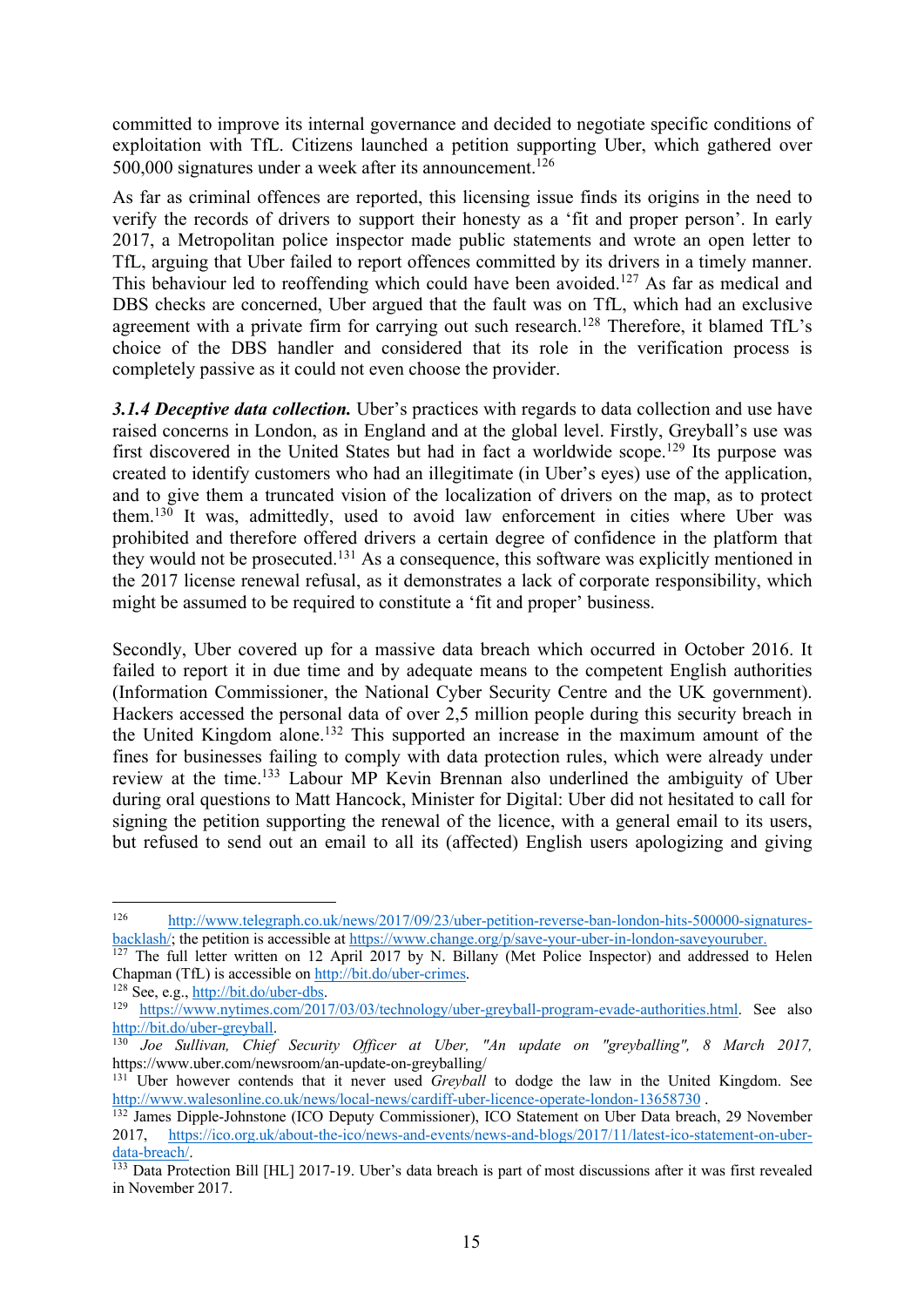them notice of the data breach!<sup>134</sup> Such lack of responsiveness/promptness in reporting the data breach was not assessed in the September 2017 licence refusal by TfL (but could still be part of the negotiations going on with TfL). This argument was nevertheless used subsequently by other city councils in later applications to refuse to consider that Uber is a 'fit and proper' business to operate in the PH sector (see below, section 4).

## **1.7. The regulatory status of Uber drivers**

Once Uber obtained its initial PH operator license in 2012, most drivers started applying for PH vehicles licenses. In addition, Uber *also* offers booking and dispatching services to black cabs, which are already licensed as taxis. Four issues arose in respects to Uber PHV licensed drivers: Firstly, only taxi-licensed cars can be equipped with a taximeter (3.2.1). Secondly, only taxi-licensed cars can use priority lanes (3.2.2). Thirdly, the distinction between prebooking and instant hailing on the one hand and pick-up areas and taxi ranks on the other hand has been tested (3.2.3). Fourthly, Uber drivers need to show that they have a sufficient knowledge of English language (3.2.4). Fifthly, insurance matters have arisen (3.2.5).

*3.2.1 Prohibition of taximeters.* Section 11 PHV Act prohibits private hire cars to be equipped with a taximeter. The *ratio legis* of this section is that taximeters in PHV could give the impression to customers that the fare is regulated. However, the License Taxi Drivers Association (LTDA) and Licensed Private Hire Car Association (LPHCA) privately prosecuted Uber on the claim that Uber app amounted to a taximeter. The case was adjourned. However, a civil test case involving TfL and Uber ensued (*Transport for London v Uber London Ltd***)**. 135

A distant server rather than the drivers' smartphone carries out the fare calculation of the base and additional fares. The smartphone uses its enabled GPS and clock data to merely records basic features of the journey, such as time and location. The smartphone and the app do not perform any computation. Data for the base fare (e.g. the kind of vehicle used) and for the additional fare (e.g. time idling in traffic) are gathered by the smartphone, which sends them to an US based server. Taking into account information specific to journeys as well as general information about London (e.g. the London-fare algorithm (which is a trade secret), potential surge pricing), the server determines the final price of the ride (at [11]-[15]). At no point during the journey, neither the driver nor the customer have access to the amount to be paid. While an estimate fare is given at pick-up, the exact amount is only communicated at the end of the journey. Besides, the phones equip the *driver* rather than the mini-cab itself.

LTDA and LPHCA claimed that the application generates the expectation of "objectivity in calculation, authority and reliability" (at [25]). Ouseley J found instead that no language preventing such mechanisms is to be found the legislation (at [26]). Disregarding the social and economic reality, Ouseley J considered that no confusion could happen between an Uber and an official black cab (at [29]). He therefore rejected the argument (at [26]). Ultimately, the Act does not regulate technologies and rather attempts to organize the business model of taxis and minicabs (at [28] and [34]). Indeed, smartphones do not work as taximeters as they do not compute themselves the fare, but merely record useful information. As the price to be paid is not shown 'live' to users, Ouseley J found that a smartphone does not function as a taximeter (at [49]).

<sup>&</sup>lt;sup>134</sup> Hansard, Debates, HC, 23 November 2017, vol. 631, col 1179-1183.<br><sup>135</sup> *Transport for London v Uber London Ltd* [2015] EWHC 2918 (Admin) (16 October 2015).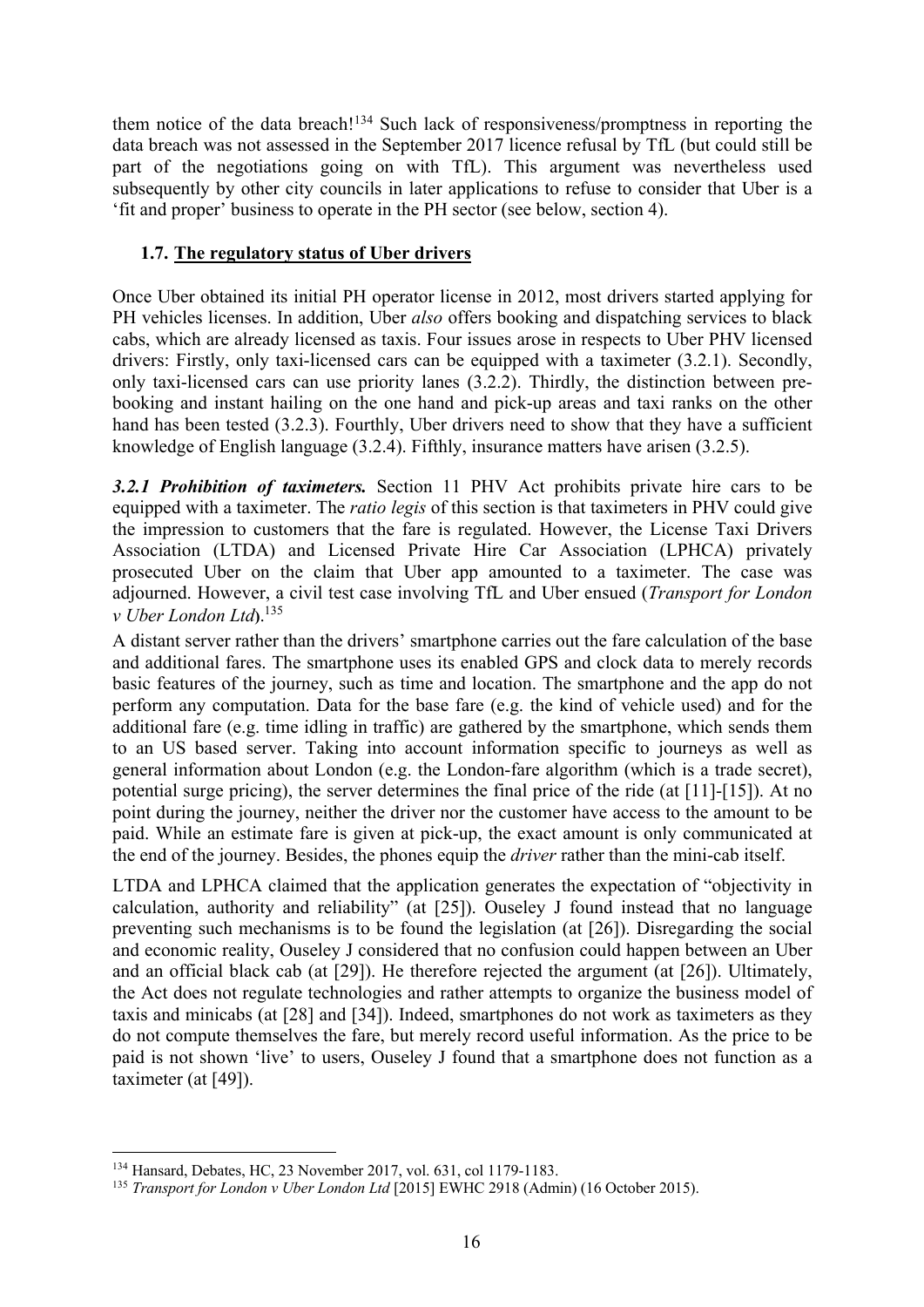Noteworthy is that taxi-licensed drivers need to be equipped with a taximeter and have to use it even when working for Uber. Hence, they have to tap into the application the amount on the taximeter screen and this amount will be billed to the customer (at [13]). In this limited hypothesis, the fares are regulated just as for taxis, but in other circumstances where Uber calculates the fares through its server, the fare is left unregulated.

*3.2.2 Prohibition of priority lanes use.* The issue of using priority lanes has raised concerns from a competition law perspective when Uber started in London. Indeed, Eventech, a subsidiary company of Addison Lee, renting cars to drivers of the latter, challenged before the Parking Adjudicator<sup>136</sup> two penalty charge notices for two of their cars using priority bus lanes without being adequately licensed. The case was eventually referred to the Court of Justice of the European Union (CJEU) for a preliminary ruling on the claim that the priority bus lane policy created a state aid in favour of taxis*.*

On the one hand, Advocate General Wahl directly correlates this issue with the development of app-based PH companies. Smartphones based facilitation had indeed created fierce competition. <sup>137</sup> Advocate General Wahl considered that the bus lane policy did *not* constitute a state aid on the grounds that there was no transfer of State resources, taxis and PH vehicles are not in legally and factually comparable situations, and it is not unreasonable to make such distinction in any case. On the other hand, the CJEU was not that settled and considered merely that such measure "does not appear" to constitute a selective State aid, although it is for the referring court to ultimately decide.<sup>138</sup> The English courts had, by then, also considered that the priority lane policy did not constitute a State aid.<sup>139</sup>

*3.2.3 Pre-booking and taxi ranks.* According to Arnold J, "the essential distinction between a London taxi and a PH vehicle is that a taxi may be hired from a rank or on the street, but a PH vehicle must be pre-booked. This distinction has been somewhat eroded, however, since the advent of apps like Hailo and GetTaxi (which are primarily for taxis) and Uber (which is primarily for PH vehicles)*".* <sup>140</sup> Equally, the CJEU accepts that the taxi industry and the PH industry are not comparable as it pointed out the counterpart of "instant booking" for taxi customers, namely that it implies for taxi drivers to accept rides to any destination, while this is not a case for black cabs. $141$ 

TfL seeks to maintain a difference between taxis and PH. For instance, an issue related to the construction of pre-booking arose when the O2 Arena (which is part of the same group as AEG) put up signs reading "Uber pick-up area" on the parking of the Arena near the place where PH vehicles could pick-up and set down their customers after AEG and Uber entered into a partnership. This did not please TfL because it created an unfair competition between Uber drivers and other PH drivers. Firstly, the advertising deterred Uber's competitors from

 <sup>136</sup> S. 81 *Traffic Management Act* 2004 provides with a judicial office allowed to hear appeals for penalty charge notices issued by enforcement authorities for alleged contraventions to traffic regulations.

<sup>137</sup> AG Wahl, Opinion, *Eventech Ltd contre Parking Adjudicator* [2015] ECLI:EU:C:2014:2239 (24 September 2014) C-518/13, at §2.

<sup>138</sup> CJEU, *Eventech v. The parking adjudicator* [2015] ECLI:EU:C:2015:9 (14 January 2015), C-518/13, at §63. <sup>139</sup> *Eventech v. The parking adjudicator* [2012] EWHC 1903.

<sup>140</sup> *London Taxi Corp Ltd (t/a London Taxi Co) v Fraser-Nash Research Ltd*, 20 January 2016, [2016] EWHC 52 (Ch), [2016] E.T.M.R. 18 by Arnold J (at 72, p. 331-332). Arnold J implicitly refers to PHV Act 1998; the *London Hackney Carriages Acts* of 1831, 1843, 1850 and 1853; the *London Cab Order* 1934 (as amended, in particular by the Greater London Authority Act 1999); the *Metropolitan Public Carriage Act* 1869; the *London Cab and State Carriage Act* 1907.<br><sup>141</sup> ECJ, *Eventech v. The Parking Adjudicator* [2015] ECLI:EU:C:2015:9 (14 January 2015) C-518/13, at §7.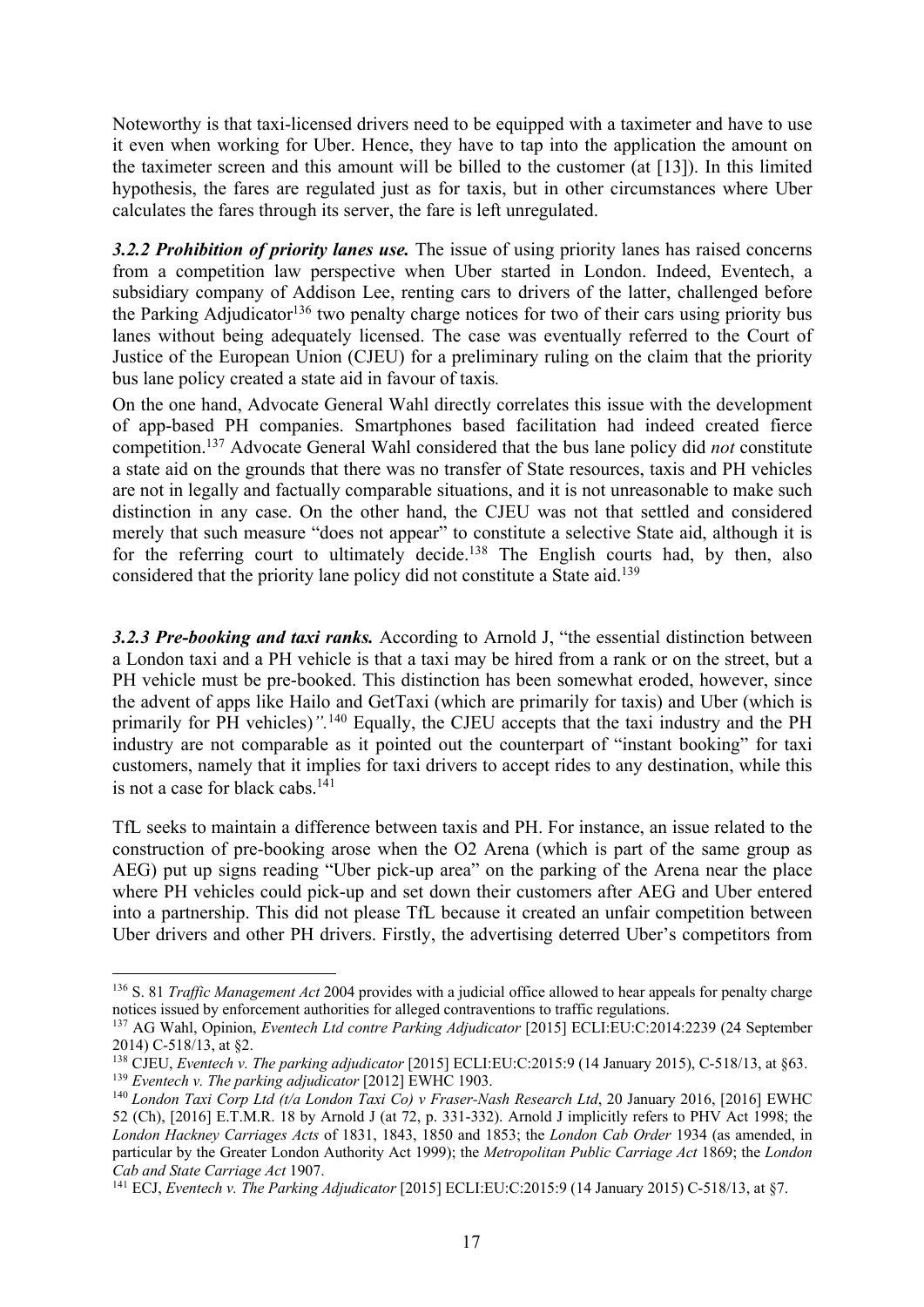entering the zone, as it seemed to be reserved to Uber cars. Secondly, Uber cars started to wait for customers coming from the arena to be dispatched to them, which, in turned prevented other PHV companies to enter in the pick-up area despite having proper bookings. Uber recognized the lack of diplomacy of such ad, and had it finally removed.<sup>142</sup> This illustrates how TfL construes the notion of 'instant booking' against 'hailing', despite the lack of an overarching conceptualization. It also shows how TfL seeks to maintain its own taxi rank policy (justified on the ground of public safety and mobility) and does not welcome attempts by Uber to develop strategies that lead to a form of taxi rank, all but in name and public endorsement.

*3.2.4 English language.* In 2016, TfL adopted a new policy requiring PH operators to test the English proficiency skills of drivers. Indeed, three quarters of Uber's drivers in London are coming from countries where English is not the native language.<sup>143</sup> TfL introduced this test because it feared that PH drivers would not be able to understand queries by passengers, regulatory changes or even traffic tickets. As a result, PH drivers need to show a knowledge of English at B1 level according to the European Common Frame of Reference for Language tests. This language level, the third level on a scale of six, requires a person to understand complex situations in a familiar environment, such as one's work. Among others, it includes an essay which is not so directly targeted for drivers, but courts have accepted it to be the less restrictive means to achieve an acceptable objective of public interest. Although the testing has been judicially challenged by foreign Uber drivers, courts have maintained it so far.<sup>144</sup> However, Uber has appealed this decision.<sup>145</sup>

This test has raised concerns for several reasons. Firstly, it has widespread adverse effects of such policy on foreign drivers, which might be refrained from continuing their activity because they lack language skills and because Uber provide financially for many non-English speaking individuals.<sup>146</sup> Secondly, it creates a barrier to entry on the market, as those English tests, as well as the optional but useful preparatory courses, are expensive.<sup>147</sup> Thirdly, the London Assembly adopted in March 2017 a motion calling on the Mayor to limit the assessment to a *speaking* test, excluding therefore a *written* test. 148

*3.2.5 Insurance.* In 2016, TfL introduced a new paragraph 1 in schedule 11 and a condition 14 in schedule 2 of the Private Hire Vehicles (London Private Hire Vehicles Licences), Regulation 2004 making it compulsory to have an insurance covering the use of the vehicle for hire or reward and to display the proof of such insurance in order to ensure a full coverage to the passengers, carried for reward or without intent of profit. However, Uber challenged this requirement as being unnecessary. Indeed, the case *Bristol Alliance Limited Partnership v Williams*<sup>149</sup> decided in 2012 allows car victims to claim their damages whatever the scope of the insurance was. It is then for the insurer to prove that the driver was not using its vehicle under the conditions of coverage of the insurance policy. Therefore, the insurer

<sup>145</sup> http://www.bbc.com/news/uk-england-london-40427983 .

<sup>&</sup>lt;sup>142</sup> TfL, FOI-1590-1718, 11 December 2017.<br><sup>143</sup> House of Lords Briefing above (nr 99), p.11.

<sup>&</sup>lt;sup>144</sup> R. on the Application of Uber London Limited, Mr Sandor Balogh, Mr Nikolay Dimitrov, Mr Imran Khan v *Transport for London*, CO/4130/2016, 3 March 2017, 2017 EWHC 435 (Admin) by Mitting J.

<sup>146</sup> *R. on the Application of Uber London Limited, Mr Sandor Balogh, Mr Nikolay Dimitrov, Mr Imran Khan v Transport for London*, CO/4130/2016, 3 March 2017, 2017 EWHC 435 (Admin).

<sup>&</sup>lt;sup>148</sup> https://www.london.gov.uk/press-releases/assembly/english-speaking-should-be-private-hire-test. Other licencing authorities have lower English language requirements: https://consultations.tfl.gov.uk/tph/private-hireregulations-review/supporting\_documents/English%20language%20Reqts.pdf.

<sup>149</sup> [2012] EWCA Civ. 1267; [2013] QB 826.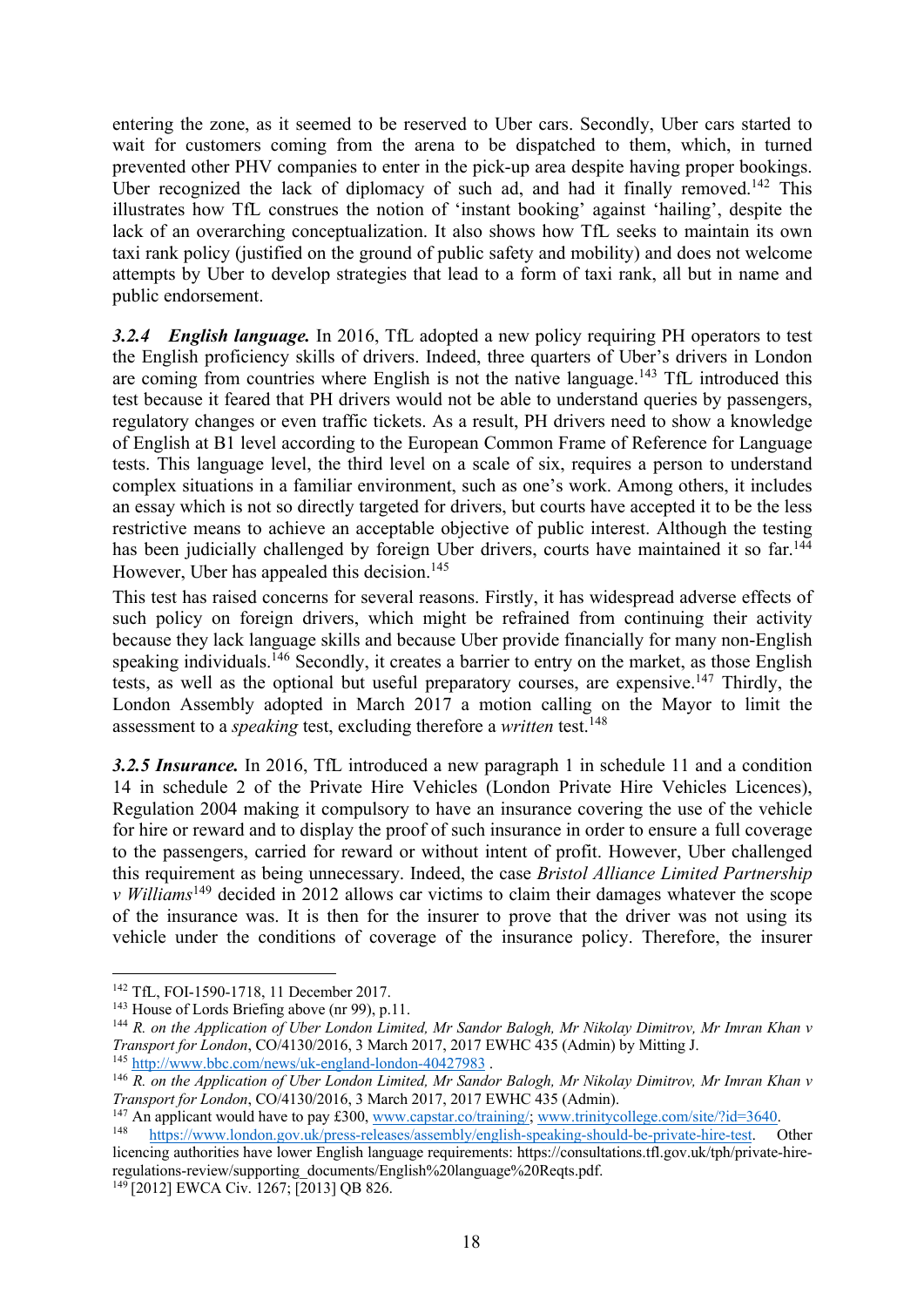(rather than the victim) has to recover the money from the driver. TfL became aware of this construction during the judicial challenge of the requirement (on its lawyers' advice) and hence decided subsequently to waive it.<sup>150</sup>

# **1.8. Contractual relationship between Uber and its drivers: contractor or worker?**

From a contractual perspective, the legal characterization of the relationship between Uber and its drivers has been a centre of attention throughout the world. In England, the landmark decision *Uber v. Aslam* from October 2016,<sup>151</sup> characterized Uber drivers as "workers". While Uber always considered its drivers to be independent contractors, Aslam and twenty other drivers claimed that they qualified at least as "workers", an intermediary status between employee and independent contractor. They argue that they were instructed, managed and controlled by the platform. Therefore they invoked a right to minimal wage and paid leave against Uber.<sup>152</sup> Conversely, Uber argued that it was merely preserving the integrity of the platform without directing the drivers themselves. The decision followed the claimants.

The way had been paved to this solution by the UK Supreme Court which had already characterized sham 'independent' contracts of parking valets as labour agreements. Indeed, in *Autoclenz Ltd v Belcher,* <sup>153</sup> Sedley LJ and Clark LJ preferred a purposive interpretation of the contract and considered that the practice of the parties rather than the language of contract solely had to be examined. <sup>154</sup> Building on such methodology in *Uber v. Aslam*, Snelson J examined the factual relationship between Uber and its drivers. Indeed, the vocabulary used in the contracts show much twisted language in favour of the platform. Hence, it makes it difficult to really interpret the contract and there is a need to give more attention to the economic reality between the parties. Snelson J identified eleven elements (e.g.: impossibility to negotiate standard terms; Uber acts as a transport business rather than as an intermediary; impossibility for drivers to "grow" their business, except by working more hours) contradicting the characterisation as "independent" and assimilating drivers to workers (at [87]-[102]).<sup>155</sup> Uber appealed.

On Appeal, Eady J developed more on this methodology. She found, for instance, that Uber emits an invoice on behalf of the drivers to customers at the end of the journey. However, in practice, the invoices consist rather in receipts for drivers than in a formal request to pay the fare to drivers, as these invoices are not even transferred to the users. Similarly, when Uber started operating in London, it guaranteed an income for new drivers to attract them. Despite this not being the case later on, this does not necessarily show a change in the relationship with drivers. Indeed, other elements still show that drivers are in a position similar to workers. For instance, Uber accepts the burden of the risks when the application is used fraudulently, leading to the cancellation of the credit card charge and does not pass this loss to drivers. In addition, the performance of the contract is not transferable. Furthermore, drivers accept to be subject to a penalty system when refusing to take trips three times in a row. Finally, drivers and passengers do not agree on the terms of the ride, but the platform

 <sup>150</sup> *R. on the* Application *of Uber London Limited, Mr Sandor Balogh, Mr Nikolay Dimitrov, Mr Imran Khan v. Transport for London*, CO/4130/2016, 3 March 2017, [2017] EWHC 435 (Admin) by Mitting J at [44]. <sup>151</sup> *Aslam & Ors v Uber BV & Ors* [2016] EW Misc B68 (ET) (28 October 2016).

<sup>&</sup>lt;sup>152</sup> See *Employment Rights Act* 1996 s230(3)(b).<br><sup>153</sup> [2011] UKSC 41.

<sup>&</sup>lt;sup>154</sup> On using the 'economic reality test' and 'control test', see e.g. L. Ratti, "Online Platforms and Crowdwork in Europe: A Two-Step Approach to Expanding Agency Work Provisions", (2017) 38 *Comp. Lab. L. & Pol'y J.* 477.

<sup>155</sup> *Aslam & Ors v Uber BV & Ors* [2016] EW Misc B68 (ET) (28 October 2016).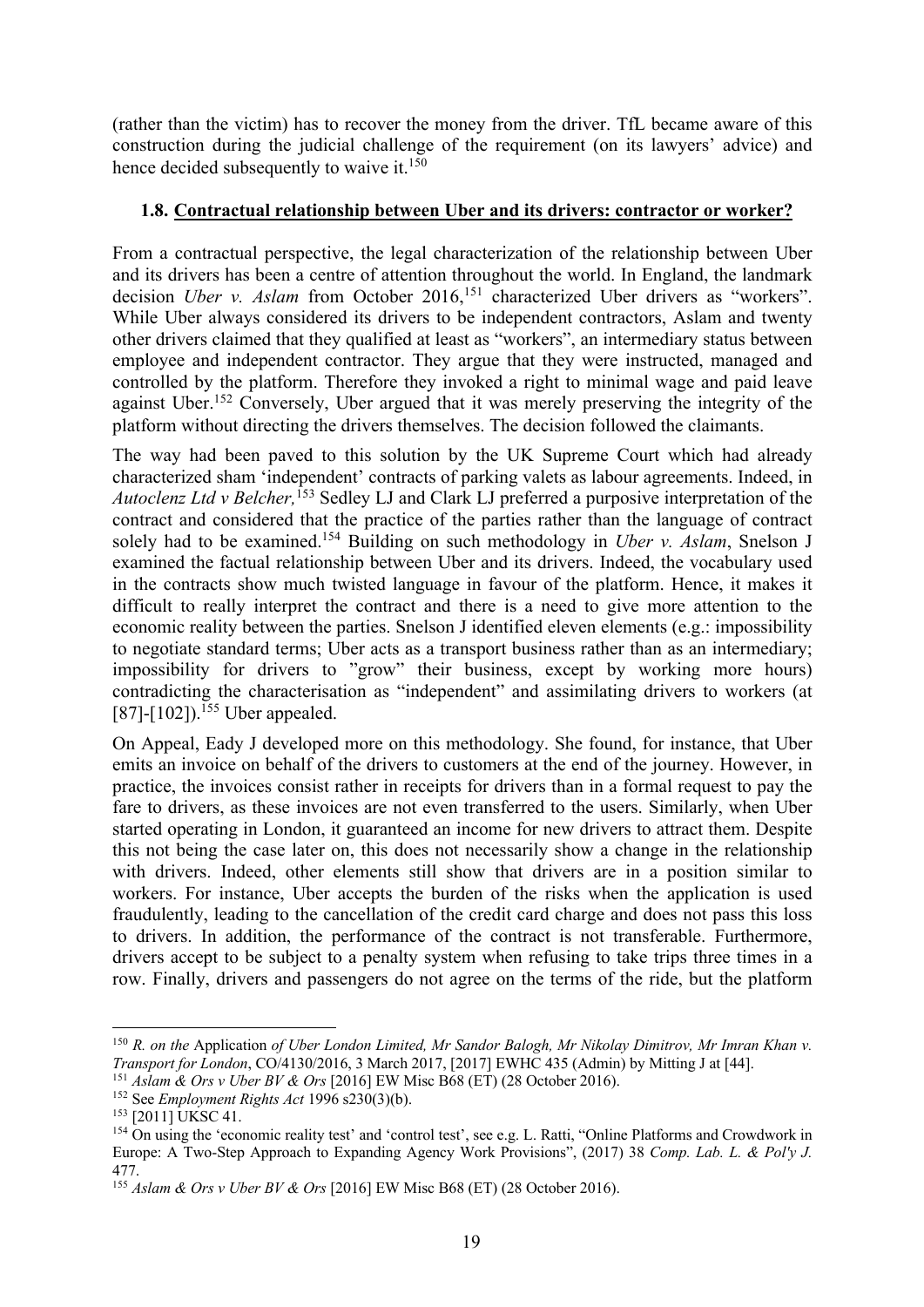sets its own conditions. Therefore, Eady J found that Uber controls the drivers. She thus confirmed the Employment Tribunal decision. 156

In response to these decisions, Uber claimed that the flexibility enjoyed by drivers in its business model was at risk, while proponents of the decisions found that it only threatened Uber's profits, rather than the freedom of the drivers.<sup>157</sup> While Uber also asserted that the decision only concerned the two drivers having initiated the proceedings and not the overall float, legal scholars pointed out that such understanding would constitute a deep misconception of the common law principle of precedent. 158

This case was much expected.<sup>159</sup> It led to much literature on labour relations in the gig economy, often in a prospective regulation manner.<sup>160</sup> Following a strict interpretation of the case, drivers are to be classified as workers. Some authors argue however that Uber drivers could fall easily in the class of "employee" (rather than the intermediary class of "workers") because all the required elements could be found in the judgment,<sup>161</sup> notwithstanding the practical hurdles to apply such a broad protection in the digital world. 162

This decision impacts both individual<sup>163</sup> and collective labour law.<sup>164</sup> Some authors have examined specific work circumstances such as the possibility of working while being engaged in peripheral tasks (i.e. it includes waiting periods and not merely 'core production') as there is a need for a quick response from workers switching from a stand-by position to actually providing the service.<sup>165</sup> Similarly, authors have noted large-scale outsourcing of a specific form of skilled labour to participate of a new definition of a labour relationship.<sup>166</sup> In addition, this case has been used to contrast the prohibition to unionize for *Deliveroo* drivers (a food delivery service also belonging to the gig economy). 167

Moving forward, the legislator and scholarship need to take into account several hurdles showing the importance of the issues and the difficulty to tackle them.

<sup>&</sup>lt;sup>156</sup> *Uber BV v Aslam & Ors* [2017] UKEAT (0056\_17\_1011) (10 November 2017), [2017] WLR(D) 809.<br><sup>157</sup> E. Rubin, "Independent Contractors or Employees: Why Mediation Should Be Utilized by Uber and Its

Drivers to Solve the Mystery of How to Define Working Individuals in a Sharing Economy Model", (2017) 19 *Cardozo J. Conflict Resol.* 163, 168.

<sup>&</sup>lt;sup>158</sup> E. Rubin above n (157) at 169. See also E. McGaughey, "Uber Fraud, Mutuality and the Taylor Review", Industrial Law Journal, *forthcoming*. Available at ssrn.com/abstract=3018516, at 3.

<sup>159</sup> See e.g. M. Freedland and J. Prassl, "Employees, Workers and the 'Sharing Economy': changing practices and changing concepts in the United Kingdom" (2017) *Oxford legal research paper Series*, Paper No 19/2017, March 2017, available at ssrn.com/abstract=2932757, at 9.

<sup>160</sup> E. J. Kennedy, "Employed by an Algorithm: Labor Rights in the On-Demand Economy", (2017) 40 *Seattle U. L. Rev.* 990. See also R. Calo and A. Rosenblat, "The Taking Economy: Uber, Information and Power", (2017) 117 *Columbia Law Review* 1647.

<sup>161</sup> E. McGaughey, "Uber Fraud, Mutuality and the Taylor Review", *Industrial Law Journal*, *forthcoming*.

<sup>&</sup>lt;sup>162</sup> A. Todolli-Signes, "The 'gig-economy': employee, self-employed or the need for a special employment regulation?", (2017) 23 *Transfer: European Review of Labour and Research* 200.

<sup>&</sup>lt;sup>163</sup> See generally J. Prassl, "Pimlico Plumbers, Uber Drivers, Cycle Couriers, and Court Translators: Who is a Worker?", (2017) 33 *Law Quarterly Review* 366-72.

<sup>&</sup>lt;sup>164</sup> See generally M. Freedland and N. Kountouris, "Some reflections on the 'Personal Scope' of Collective Labour Law", (2017) 46 *Industrial Law Journal* 52-71.

<sup>165</sup> Anne C.L. Davies, "Getting More than You bargained for? Rethinking the meaning of 'Work' in Employment Law", (2017) *Industrial Law Journal*, *forthcoming*, p. 26 of 31 (advanced access version).

<sup>&</sup>lt;sup>166</sup> V. Hatzopoulos and S. Roma, "Caring for Sharing? The collaborative economy under EU law", (2017) 54 *CMLR* 118. See also D. Morgan, "Employment status: flexibility or security – what's the best gig?", (2017) *Emp. L.B.* 139, at §6.

<sup>&</sup>lt;sup>167</sup> C. Forde, M. Stuart et al., "The social protection of Workers in the Platform Economy", Study for the EMPL Committee, November 2017, 91 (available at europarl.europa.eu/supporting-analyses).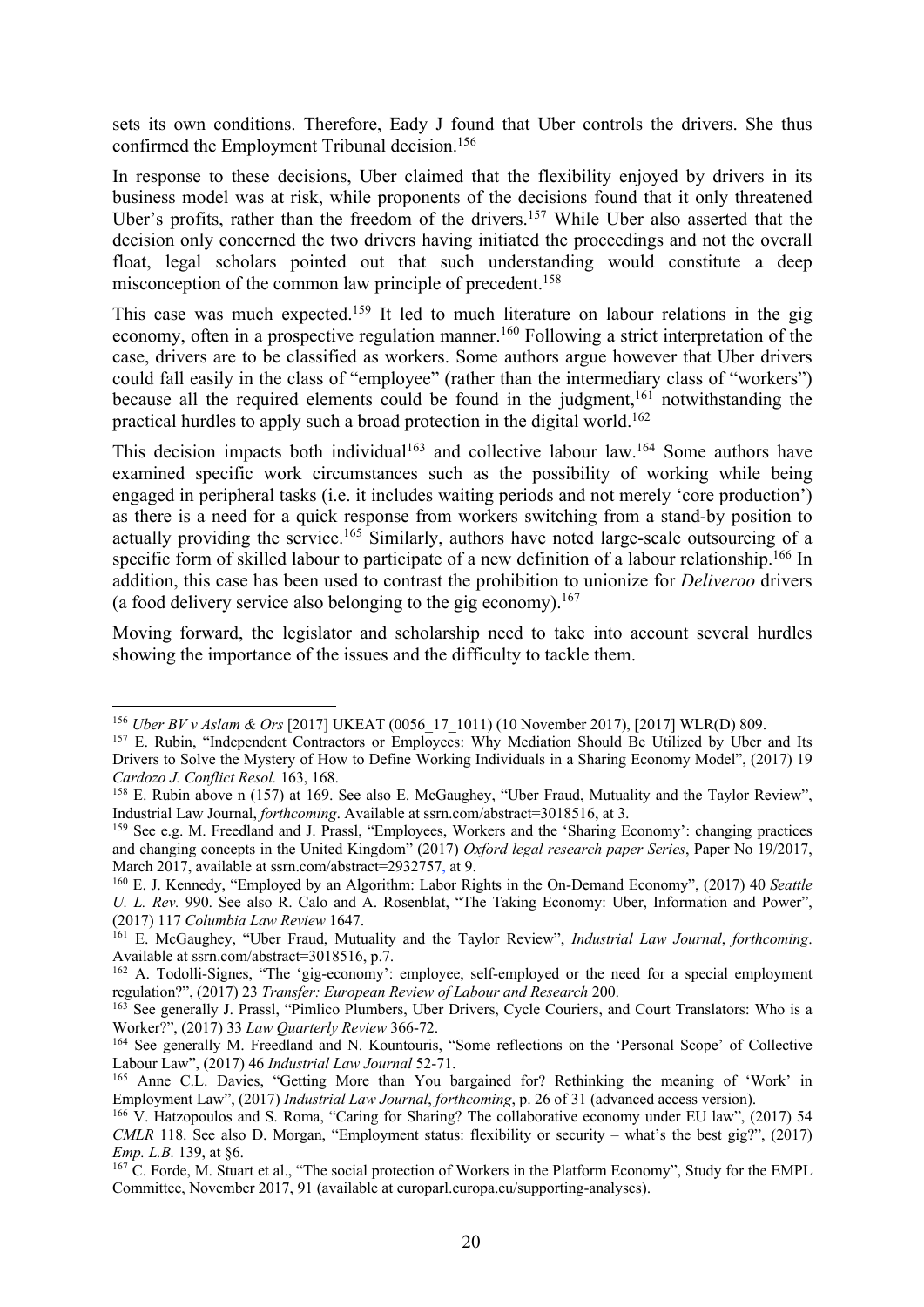Firstly, the Uber case is not an isolated decision. For instance, in *Lange & Others v. Addison Lee*, drivers claimed minimum wage and paid leave. In September 2017, Pearl J held on grounds similar to the findings in *Aslam v. Uber* that the drivers were also 'workers' rather than self-employed and could therefore benefit from more social protection. <sup>168</sup> Secondly, the Opinion of Advocate General Tanchev in a case referred to the CJEU for preliminary ruling by the British Employment Tribunal<sup>169</sup> creates an argument suggesting that gig-workers who did not take their paid leave are still entitled to be paid for them because they thought they were independent, while normally the money is only paid upon their use.<sup>170</sup> Thirdly, facing these regulatory issues of the employment relation in the gig-economy, the British government called a review on modern employment practices ('The Taylor Review'). This review recommended to organise the work of 'dependent contractors', rather than employees or workers.<sup>171</sup> However, the implementation of such proposal sounds rather uncertain because the Prime Minister did not want to commit to follow the recommendations. <sup>172</sup> Fourthly, the House of Commons has also looked into the gig economy. Their report suggests adapting self-employed contributions to the social security system, to distinguish true flexibility from profit-making and establish a legal presumption that individual work in an employment relationship rather than as independent contractors.<sup>173</sup>

An important insight for further policy is that Uber offers now a sickness and injury insurance for drivers having carried out more than 500 rides for £2 per week.<sup>174</sup> This new development illustrates Uber's willingness towards respecting minimal labour conditions in London.

### **IV.Uber outside London**

Outside London, the England-wide legislation $175$  makes licensing primarily the responsibility of local authorities for both taxis and PH. It sets a general framework (e.g. the "fit and proper person" test to hold a license,<sup>176</sup> see above section 2.2), within which local authorities have discretion to tailor their regulation to their preferences or specificities. For instance, councils can lay down licensing policies. They can also determine the application procedure and the circumstances in which a license may or may not be granted. Most of the times, they do not regulate taximeters outside London. This means that licensing authorities have the choice to let PH drivers use taximeters. The Department for Transport issues non-binding 'best practice' guidance to help bring consistency across licensing authorities.<sup>177</sup> For instance, it clarifies the legal possibility for local authorities to set quantity restrictions on taxi licenses

 <sup>168</sup> The decision is accessible at https://www.gov.uk/employment-tribunal-decisions/mr-m-lange-and-others-vaddison-lee-ltd-2208029-2016-others.

<sup>&</sup>lt;sup>169</sup> CJEU, *King v The Sash WW* [2017] ECLI:EU:C:2017:914 (29 November 2017) C-214/16 and AG Tanchev, opinion, *King v The Sash WW* [2017] ECLI:EU:C:2017:439 (8 June 2017) C-214/16, esp. §3.

<sup>170</sup> C. Pigott, "Advocate General drops holiday pay bombshell", *New Law Journal*, 28 July 2017, p. 16.

<sup>&</sup>lt;sup>171</sup> M. Taylor, "Good Work: The Taylor Review of Modern Working Practices", July 2017, page 9, action 2 and 3, available at www.gov.uk/government/publications/good-work-the-taylor-review-of-modern-workingat www.gov.uk/government/publications/good-work-the-taylor-review-of-modern-workingpractices.<br><sup>172</sup> www.independent.co.uk/news/uk/politics/theresa-may-taylor-review-gig-economy-workplace-practices-

exploitation-gathering-gust-a7835276.html

<sup>173</sup> Work and Pensions Committee, *Self-employment and the Gig Economy* (2016-17 HC 847), p 4.

<sup>&</sup>lt;sup>174</sup> House of Lords, *Gig Economy*, Library briefing, 21<sup>st</sup> November 2017.

<sup>175</sup> *The Town Police Clauses Act* 1847 supplemented by the *Local Government (Miscellaneous Provisions*) Act 1976 provides the principal framework governing the licensing and regulation of 'taxis'. 176 <sup>S</sup> 51 (1) (a) *Local Government (Miscellaneous Provisions) Act* 1976.

Taxi and private hire vehicle licensing: Best practice guidance, 2010. https://www.gov.uk/government/publications/taxi-and-private-hire-vehicle-licensing-best-practice-guidance .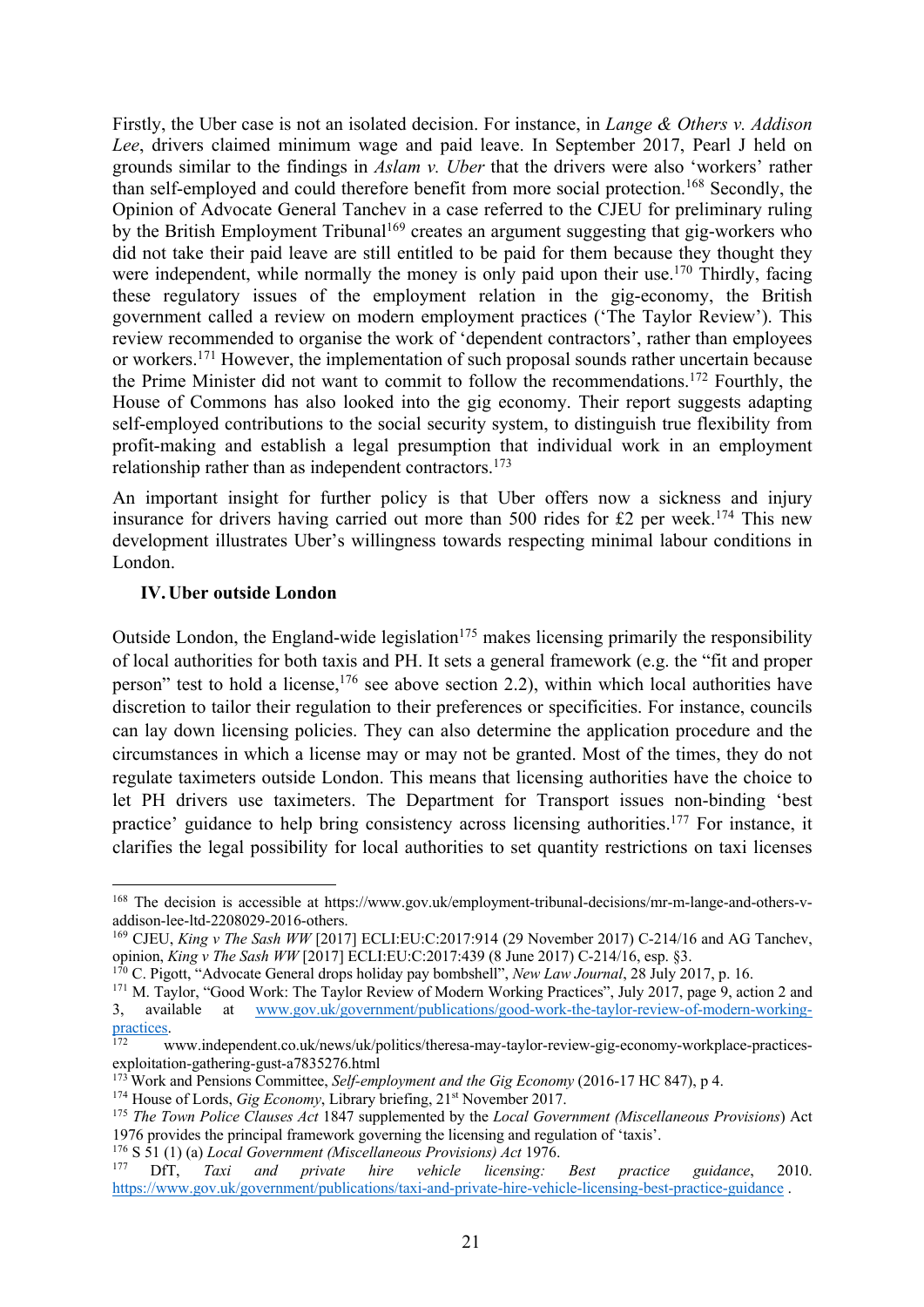outside London,<sup>178</sup> emphasizing that this is only possible when no significant demand is unmet and that this may need to be demonstrated in court if the local authority's decision is challenged.<sup>179</sup> However since a Office of Fair Trading report issued in 2003,<sup>180</sup> few local authorities set quantitative limits to taxi and PH drivers licenses in England and even when they have done so, judicial control is open: licensing authorities then have to prove that there is no significant demand for the services of hackney carriages in the area which is unmet.<sup>181</sup>

Although this contribution focuses on the situation in London, the diversity of positions of transport authorities in other parts of the United Kingdom deserve some attention. Indeed, Uber is required under the *Local Government Act* 1976 to be licensed in the same local area where its drivers and fleet are licensed to operate and despatch them.<sup>182</sup> However, Uber's licensing process has not been without struggles or opposition outside of London. For instance, in Edinburgh<sup>183</sup> and Glasgow<sup>184</sup> (Scotland), Uber is fully licensed despite calls for policy change by competing operators. The City Council of Cambridge is currently reviewing Uber's licence renewal application,<sup>185</sup> while Brighton City Council considered that it could only deliver a six-month license, pending further requests for information.<sup>186</sup> Sheffield City Council threatened to suspend – for purely administrative errors - Uber's licence. <sup>187</sup> Besides these hurdles, Uber failed twice to renew its license in 2017 outside of London.

The town of Swansea (Wales) refused on 8<sup>th</sup> September 2017 to renew Uber's license because Uber refused to set structured shifts for its drivers.<sup>188</sup> Uber enjoys there a loophole however, as the close cities of Cardiff and Newport have licensed Uber. In the name of free movement, Uber continues its activities in Swansea with licenses for its drivers and vehicles from these two neighbouring cities.<sup>189</sup> Indeed, only one requirement exists as to the territorial scope of taxi and PH licensing: the driver, the vehicle and the despatcher/operator need to receive the licence from the same entity. Pre-booked journeys can however start and finish outside the licencing entity without any limits, a problem well known in London as well.<sup>190</sup>

On 12th December 2017, the City Council of York (England) had also to decide whether Uber was a "fit and proper business" that was worthy of being awarded a licence.<sup>191</sup> In order to renew the licence, the City Council needed to assess Uber's business practices. Accordingly, they could either fully accept the application, grant the licence on a temporary basis or refuse it. After long discussions, the Council decided that the data breach and the large number of

 <sup>178</sup> <sup>S</sup> <sup>16</sup>*Transport Act* 1985.

<sup>179</sup> DfT, *Taxi and private hire vehicle licensing: Best practice guidance*, 2010, para 45-51.

<sup>180</sup> OFT, *The regulation of licensed taxi and PHV services in the UK*, 2003.

<sup>&</sup>lt;sup>181</sup> *Cross on Local Government Law*, Chapter 29 - Miscellaneous Powers, Duties and Services, para 29-57, Hackney carriages.

<sup>&</sup>lt;sup>182</sup> See Mayor of London and TfL, *Taxi and private hire action plan*, 2016, Action 26 (first bullet point). <sup>183</sup> www.scotsman.com/news/taxi-drivers-fears-over-rise-in-edinburgh-uber-applications-1-4530462.

<sup>&</sup>lt;sup>184</sup> http://www.glasgowlive.co.uk/news/glasgow-news/scotlands-largest-taxi-firm-calls-13681245.

<sup>185</sup> www.theweek.co.uk/business/90347/cambridge-reviews-uber-licence-following-london-sheffieldsuspensions.

<sup>186</sup> www.independent.co.uk/news/business/news/brighton-uber-licence-renew-six-months-london-ban-ridesharing-app-taxis-a8033751.html.

<sup>187</sup> https://www.engadget.com/2017/12/08/uber-sheffield-operating-licence-suspended/.

<sup>188</sup> http://www.walesonline.co.uk/news/wales-news/uber-been-rejected-license-operate-13976914. See also http://www.bbc.com/news/uk-wales-politics-41609352 .

 $\frac{189}{189}$  http://www.walesonline.co.uk/news/wales-news/uber-been-rejected-license-operate-13976914.<br><sup>190</sup> See Mayor of London and TfL, *Taxi and private hire action plan*, 2016, Action 26 (first bullet point).

<sup>191</sup> http://www.independent.co.uk/news/business/news/uber-york-ban-taxi-licence-public-safety-security-tfllondon-ride-hailing-app-a8107006.html .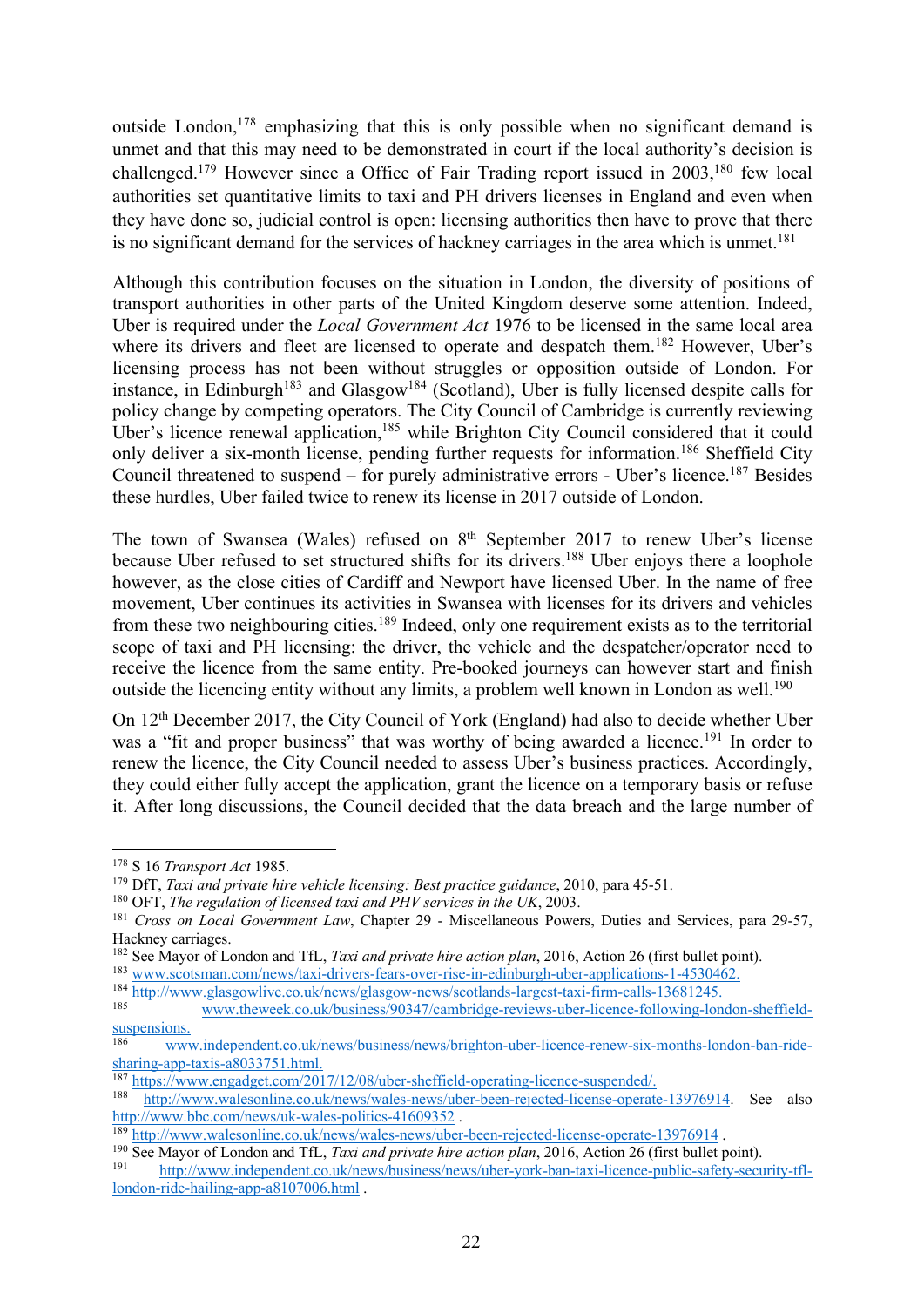complaints received against Uber constituted specific motives justifying a refusal of the renewal.<sup>192</sup> Besides, during the discussions, the Councillors argued that the impossible physical interaction with Uber staff, the lack of standards of the service provided (e.g. the lack of knowledge of the drivers and of the town) as well as the overall waiving of liability for the transport service offered meant an overarching lack of confidence in the operator. One important point which could not be considered in the final decision was the high level of complaints against drivers licensed in other towns and having activities in York.<sup>193</sup> Uber decided to appeal the refusal.<sup>194</sup>

### **V. Pending responses to digital innovation in England**

The previous sections have discussed the battle between licensing authorities, as keeper of public safety (such as TfL) and the bearers of innovative technologies and business models (such as Uber). However, a range of further legal changes are under consideration.

*Overarching legal changes.* The Law Commission has made a range of recommendations in relation to the taxi and PH sector.<sup>195</sup> Having gained new powers in relation to this matter, the Welsh government carried out in 2017 a consultation about reforming the system on the basis of the Law Commission recommendations. <sup>196</sup> The outcome of this consultation remains to be decided at the time of writing.

*Changes for taxis.* Uber's supporters call for changes in the taxi regulation, especially in London. They seek to put licensed taxis and licensed PH drivers on a level playing field, giving them the same business opportunities (e.g. priority lanes).

*Addressing coordination issues.* Uber's opponents flag up two key issues: firstly, capping PH drivers' licenses and secondly, cross-boundary transportation. Changes to grant the London Mayor powers to cap the number of PH drivers have been called by the All parliamentary group on taxis<sup>197</sup> and the Mayor of London itself.<sup>198</sup> When it comes to crossboundary issues (i.e. when one licensing authority license Uber as PH and not the bordering authority), this question is not really new. In a 2011 report, the issued had already been raised.199 However, digital platforms have given a new urgency to the matter. Now, London<sup>200</sup> and the All party parliamentary group are calling for a national intervention on this matter.

*Changes related to the sharing economy.* Digital innovation scholars pushed towards more participation to the sharing economy, especially under the influence of Rachel Botsman

<sup>&</sup>lt;sup>192</sup> Most complaints against Uber drivers came from York taxi companies, who justify this finding in claiming that they are "experts" of the taxi regulations: they are most likely to flag misbehaviors because they spend more time on the road than the users. See https://www.yorkmix.com/news/83-complaints-uber-came-york-taxi-firmsdrivers-reveal-reason/.

 $\frac{193}{193}$  A video of the meeting is also available at https://www.youtube.com/watch?v=u-gD9sRljQY.

<sup>194</sup> https://www.yorkmix.com/news/uber-appeal-yorks-decision-deny-licence/.

 $195$  Law Commission see above (26).

<sup>196</sup> Welsh Government, *Consultation document – Taxi and private hire – licensing in Wales*, 2017, https://consultations.gov.wales/consultations/taxi-and-private-hire-vehicle-licensing-wales)

<sup>197</sup> All parliamentary group on taxis, *Lessons from London: The future of the UK taxi trade*, 2017. This is a parliamentary group representing the interests of the taxi industry in Westminster.

<sup>198</sup> Mayor of London and TfL, *Taxi and private hire action plan,* 2016, p. 12-13.

<sup>&</sup>lt;sup>199</sup> Transport Committee, *Taxis and private hire vehicles: the road to reform* (2010-12 HL 720), p. 6.

<sup>200</sup> Mayor of London and TfL, *Taxi and private hire action plan,* 2016, p. 12.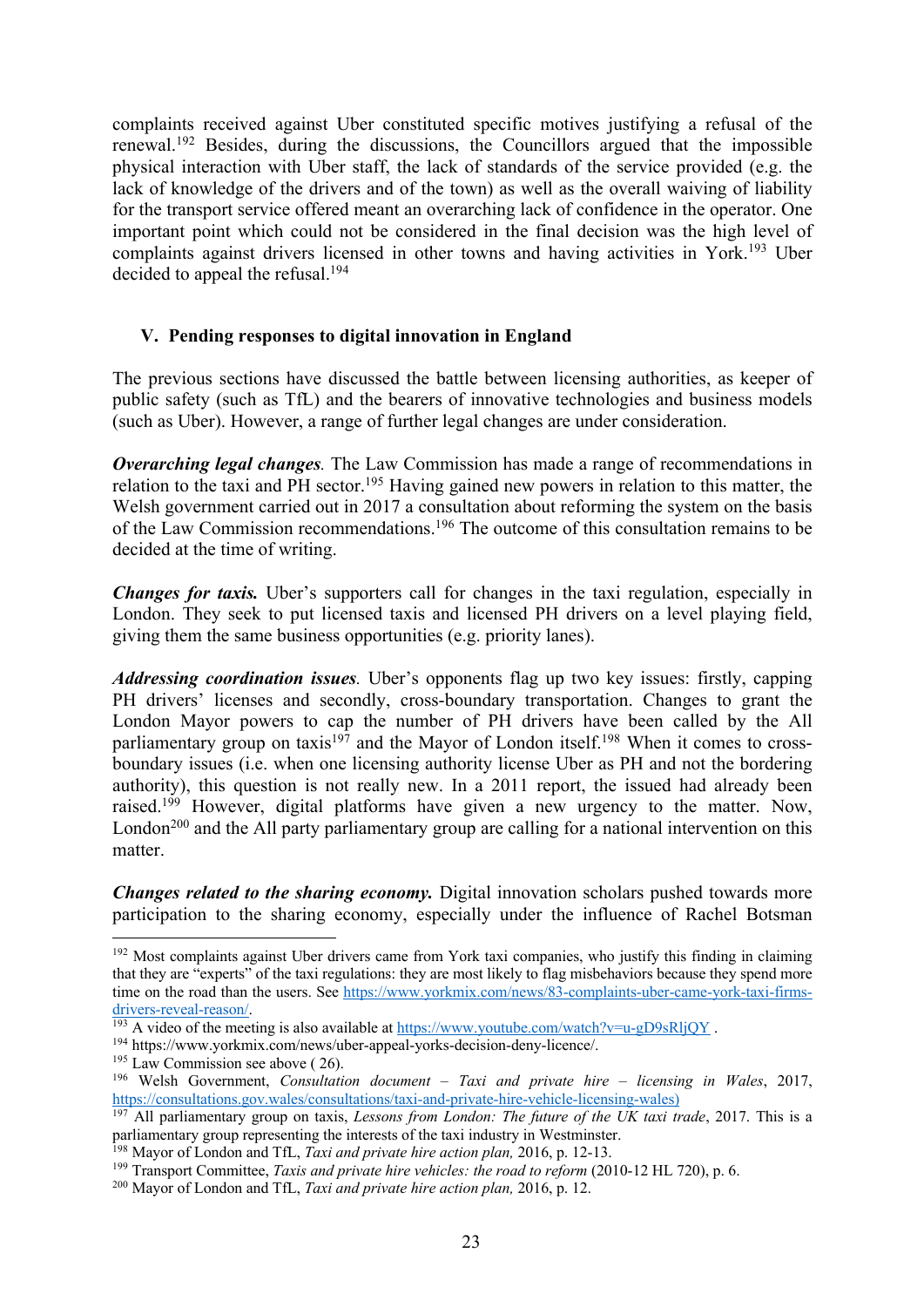(based in Oxford Saïd Business School). Under the liberal approach to innovation in England, the sharing economy needed few adjustments to develop, except in its dimension of the provision of services (rather than the sharing of goods) from one to another (often referred to as 'the gig-economy', the 'on-demand' digital economy, the 'Mesh'). However, the social and economic impact of such innovation increases the scale of small phenomena which could evade legal regulation. The systemic risks created require to revisit the phenomenon from a legislative perspective to protect the weakest groups in the community. Hence, the need to promote the protection of gig-workers (as proposed in the Taylor Review) is increasingly expressed and broader changes related to the sharing economy are being discussed, including at Westminster. 201

### **VI.Flexible regulation as a response to changing mobility services**

Dating back from the mid-19<sup>th</sup> century, the regulatory framework applicable to taxis in London has adapted to the emergence of the PH industry in regulating it in 1998: two systems, taxis and PH, co-exist alongside each other. Their co-existence and complementarity was based on the fact that the two sectors had different features: immediate availability on street and taxi ranks, taximeters, deepened knowledge of the street intricacies in London for the taxi drivers on the one hand; no plying for hire but pre-booking for the PH sector on the other hand. The pillar of the regulation of each sector was similar: licences for vehicles and drivers in each case, with more demanding entry requirements for taxi drivers (in terms of knowledge and investment) and a licence for PH operators. The main test to be passed was the test of being a "fit and proper person" to be licensed. No quantitative limits to licences exist in London for neither industry. The major concern behind these two regulatory systems is to ensure the safety of the public first and foremost.

Digital technology is challenging the basic premises of this two-tier system as digital tools render detailed personal knowledge of the street system in London less crucial (according to some at least) and direct bookings and algorithms may become the new electronic hailing systems and electronic taximeters. This means that digital technology might render the distinction between two different industries and two different regulatory systems obsolete.

However digital technology does not happen in a void. Other changes or pressures are also increasingly present in regulators' mind. London is especially facing specific challenges: first congestion and traffic jam; secondly, poor air quality; thirdly, an ever growing need to be an inclusive society ensuring that disabled people can share in the general social life; fourthly, security threat and the need to monitor illegal work. This leads London authorities to develop a policy where cars (any cars: personal cars, taxis and PH services) are not necessarily seen only as positive assets that contribute to helping people to move from one point to another. Cars are also part of major problems in the living together in London. The sharp increase of PH vehicles since 2012 can be regarded as contributing to this collective problem more than as providing for the personal comfort of individual users. Therefore, London authorities address cars as a private incursion making extensive use of the public space: they try to limit their numbers and their emissions, to develop an interconnected efficient network of public transport (even at night) and to foster a more holistic approach to transportation within a green city. All these contextual changes may lead to suggest that they transform the concept of physical transportation from one point to the other in the shortest time or journey into a more qualitative notion of mobility as a service with features relating to the immediate

 <sup>201</sup> See e.g. Work and Pensions Committee, *Self-employment and the gig economy* (2016-17 HC 847).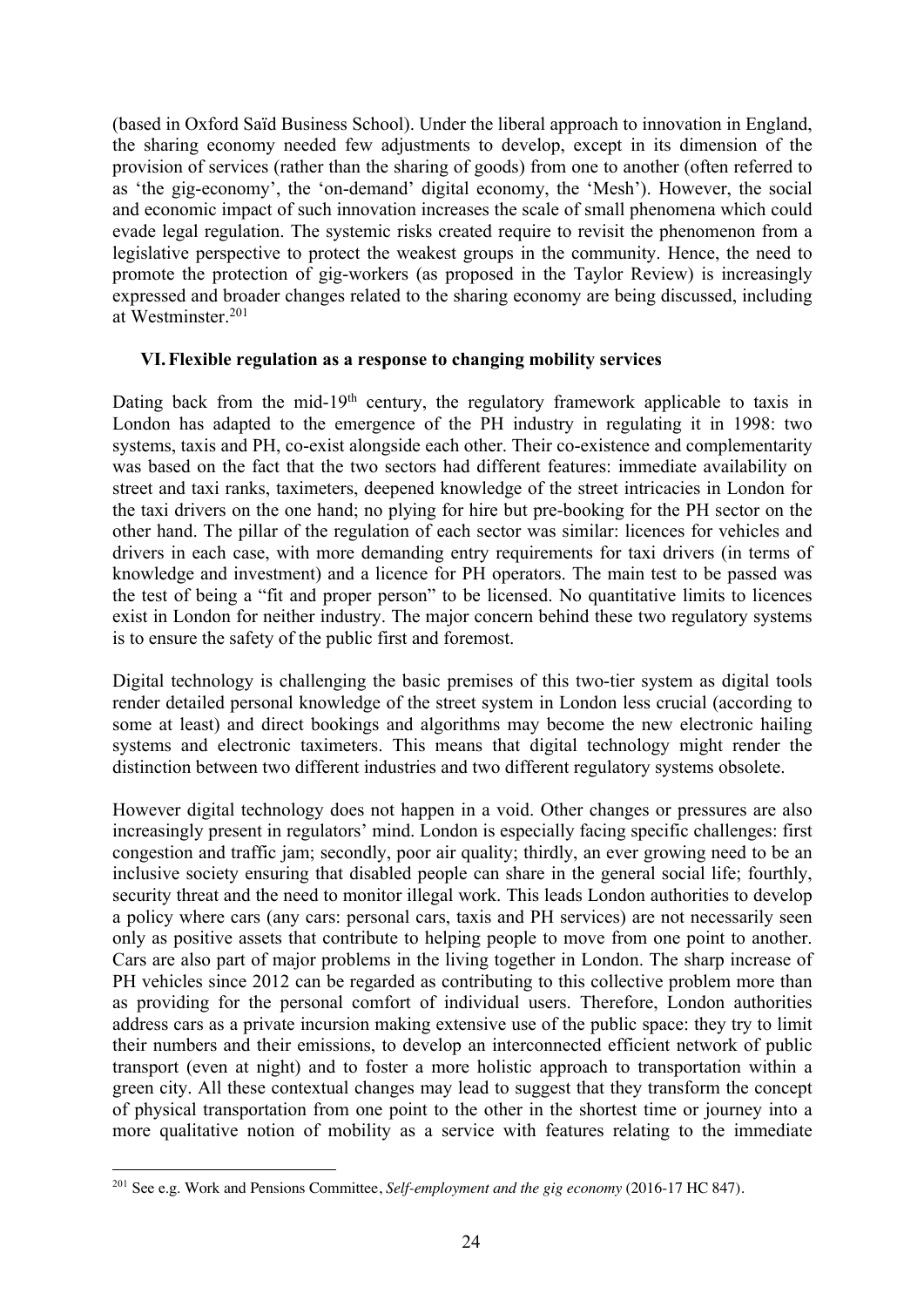beneficiary of the service as well as the community where this service is delivered. The regulatory changes which are currently made and discussed in London and in England do not back up entirely this suggestion yet as many aspects are still under discussion.<sup>202</sup> However, a quick recap of the regulatory changes carried out in relation to Uber so far shows that little has changed when it comes to the structuration of the regulatory system. What has changed belongs to the remit of tweaking.

Firstly, changes have been mostly introduced in the conditions set for licensing PH operators and drivers (especially the English language) in London. Other changes such as the topographic test for PH drivers built on conditions that existed previously but the system has been adapted to make it less prone to abuse. The most far reaching changes in the licensing of PH operators in London relates to the dramatic increase of the licensing fees for large fleets of vehicles (from the previous £2,836 to the current £2,900,000). However, this is not a regulatory change but a mere financial adaptation to the market changes and its financial implication in terms of monitoring compliance. Furthermore, inside and outside London, licensing authorities have always enjoyed a wide discretion in carrying out the trustworthiness and reliability test of the "fit and proper person" and to attach conditions to licences, conditions that are required by local circumstances. This licensing principle did not change. The modalities that the licensing authorities give to this test may be adapting, responding to the changes in the context within which they have to make their licensing decisions however.

Secondly, indirect changes may bear a loose relationship with Uber. At a social level, strict requirements in terms of wheelchair access or strict emphasis on a general policy geared towards green mobility have a long history in England. At a technological level, the strengthening of data protection had been on the agenda for a long time, and Uber misbehaviour only confirmed the emergency in updating the right to privacy for the digital age. These requirements may constraint the development of Uber or at least channel some parts of its services, but need to be assessed in their wider context than merely as spurred by Uber.

Thirdly, judges side-lined the impact of technology on the law while duly considering the economic and social impact of changing behaviours. On the one hand, English judges did not fear to eliminate from arguments submitted to them the narrative that the technological development should be protected for the sake of innovation. On the other hand, judges stood up for the examination of the economic relationship between providers and the platform in *Aslam v. Uber* (favouring workers), the social relationship between users and the platform in *TfL and Uber v. LTDA/LPHCA* (favouring Uber) and balanced the public interest in *R. (Uber) v. TfL* (by limiting the 'hotline requirement' (favouring Uber / keeping the 'public') interest' focused on 'emergencies') but upholding the 'language requirement' (disfavouring Uber and Uber drivers / favouring the public interest). In a nutshell, the judges have a technology-neutral approach when applying the law to the activities that Uber carries.

Overall therefore, mobility in a large city like London is a collective good that has been so far regulated by public authorities, taking increasingly into account a more holistic approach of the factors pertaining to devising such a mobility policy. TfL is setting key standards of safety for the public, reliability of taximeters, environmental friendly vehicles, all pointing

 $\overline{a}$ 

<sup>&</sup>lt;sup>202</sup> See e.g. the pending inquiry in the HC on Mobility as a Service inquiry (https://www.parliament.uk/business/committees/committees-a-z/commons-select/transportcommittee/inquiries/parliament-2017/mobility-as-a-service-17-19/).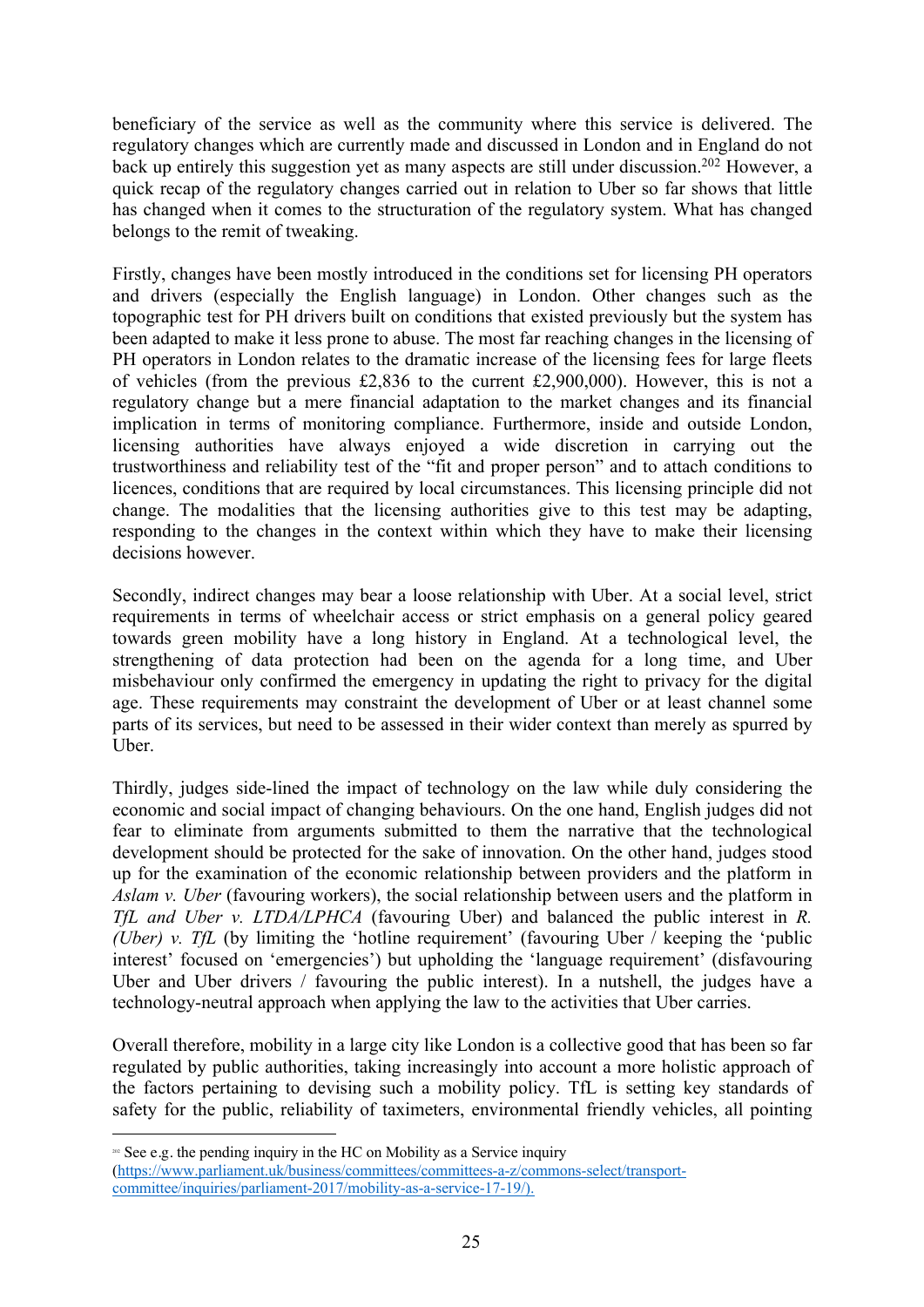towards a qualitative way of living. TfL sets the regulatory framework and the trend. It does that in including a wide range of actors in its regular consultations on all sides of its mobility policy. With this in mind, PH operators have to seek to align their own practices and own standards that they seek to enforce on their drivers. For instance, the 'fit and proper person' test has been delegated to PH operators, while kept within the authority of TfL when assessing the good character of taxi drivers. This creates risks of discrepancies. Is Uber staff going to assess each driver individually? Or is an algorithm going to do so? In any case, the standard could either be very lax or could integrate very specific features to assess the "mental" or "physical" ability of its driver. Is the behaviour of an (occasional) driver who refuses too many journeys, who has a poor *rating*, who participates in *collective actions* of boycott against the low level of protection offered by Uber or who is not active enough be used against him/her to consider him "unfit" for the job? Or is this criterion assessed only from a purely economic standpoint of *efficiency* of the driver to bring customers from a point A to a point B with the most profit? Under the assessment delegation, much leeway is left to the platform or the PH operator. Each action undertaken by the driver is appraised. Delegating so much power could backlash against the drivers if too strict or against customers if too lax. Although the incentive to adapt to the same standard as TfL uses is high, the temptation to punish drivers who are *multihoming* or expressing concerns about the functioning of the platform could be high. This draws the attention on the censorship power of the PH operators on the service providers. The stakes in this debate are similar to the private censorship power of Internet intermediaries complying with duties to eliminate hate speech or material infringing copyrights uploaded onto their servers: the platform also has also a wide incentive to disrespect the freedom of expression of its users. 203

Therefore, the debate on the development of mobility as a service is not one of PH services as full substitute to taxis or the ability for individual users to choose which among taxis or PH services better fit their preferences or needs. The main battle that is illustrated with the advent of Uber in London bears on the political, economic and legal arguments to be made in favour of public or private regulation when it comes to decide the quality of life in a city, including the mobility it offers to its residents and visitors. The question is not whether digital innovation disrupts social practices but how digital innovation may be best used to serve the complex socio-economic and environmental challenges London faces. Can we trust the holder of digital innovation to make this use in the interest of the collectivity, through private regulation and from a location very little connected to the place where the effects of their regulation are felt on the ground? Or do we trust the regulatory authority that has an historical memory of the city, its specificities, embedded natural rhythms and peculiarities? Or should we entrust the community itself by empowering citizens to make use of the technology to express their will in the legislative process (at the expense of a long-standing tradition of political compromise) and to enforce their choice by a wider scope of action under private enforcement regimes (at the expense of the right to non-discrimination)? To answer these questions, mobility as a service will require a smart balancing of public and private regulation in the years to come!

 <sup>203</sup> See e.g. D. Koukiadis, *Reconstruting Internet normativity: the role of state, private actors, global online community in the production of legal norms*, Germany, Hart-Nomos, 2015, pp. 91-99; T.J. McIntyre and C. Scott, "Internet Filtering: Rhetoric, Legitimacy, Accountability and Responsibility", *in* R. Brownsword and K. Yeung (eds.), in *Regulating Technologies*, Oxford, Hart Publishing, 2008, pp. 109-125.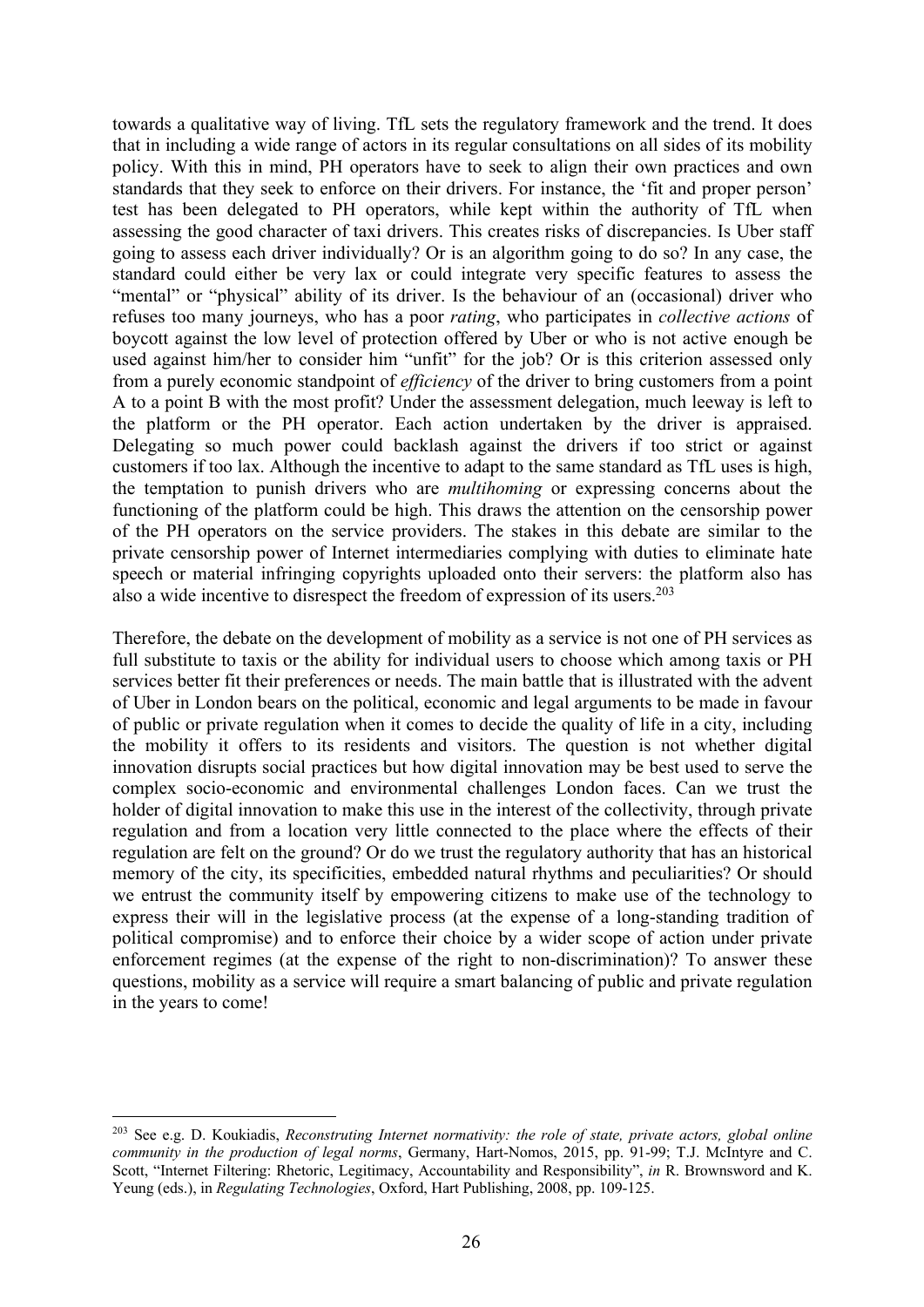### **VII. Appendix**

|                                | London           |  |          | <b>England outside London</b> | <b>England</b><br>March 2017 figure in thousands and change compared to March 2015 |         |                  |           |         |
|--------------------------------|------------------|--|----------|-------------------------------|------------------------------------------------------------------------------------|---------|------------------|-----------|---------|
| <b>Total licensed vehicles</b> | $108.7 \Omega$   |  | 27.5%    | $172.3 \Omega$                |                                                                                    | 9.7%    | 281.0            | $\bullet$ | 16.0%   |
| Taxis                          | $21.3$ $\bullet$ |  | $-5.3%$  | $54.2 \Omega$                 |                                                                                    | 1.3%    | $75.5$ $\bullet$ |           | $-0.7%$ |
| wheelchair accessible taxis    | $21.3$ $\bullet$ |  | $-5.3%$  | 22.2 $\Omega$                 |                                                                                    | 1.4%    | 43.5 $\bullet$   |           | $-2.0%$ |
| Private Hire Vehicles (PHVs)   | 87.4 $\Omega$    |  | 39.3%    | 118.1 $\Omega$                |                                                                                    | 14.1%   | $205.5 \Omega$   |           | 23.6%   |
| <b>Licensed PHV operators</b>  | 2.4 $\bullet$    |  | $-19.2%$ | $12.1 \Omega$                 |                                                                                    | 2.9%    | 14.6 $\bullet$   |           | $-1.6%$ |
| <b>Total licensed drivers</b>  | $142.2 \Omega$   |  | 36.8%    | 214.1                         | $\Omega$                                                                           | 10.7%   | $356.3 \Omega$   |           | 19.9%   |
| <b>Taxi-only licences</b>      | 24.5 $\bullet$   |  | $-3.0%$  | $35.8$ $\bullet$              |                                                                                    | $-1.7%$ | $60.3$ $\bullet$ |           | $-2.2%$ |
| PHV-only licences              | 117.7 $\Omega$   |  | 49.6%    | 99.3                          | $\Omega$                                                                           | 16.2%   | 217.0            | $\bullet$ | 32.2%   |
| <b>Dual licences</b>           | $0.0$ $\supset$  |  | 0.0%     | 78.9                          | $\Omega$                                                                           | 10.6%   | 78.9             | $\bullet$ | 10.6%   |

### **Table 1: Summary of 2017 taxi and private hire vehicle licensing figures compared with 2015**

*Source: National Statistics, Taxi and private hire vehicles statistics, England: 2017 report204*

## **Figure 2: Summary of 2015 taxi and private hire verhicle licensing figures compared with 2013**

|                                | London           |          |         | <b>England outside London</b><br>March 2015 figure in thousands and change compared to March 2013 |                  |         | <b>England</b> |            |         |
|--------------------------------|------------------|----------|---------|---------------------------------------------------------------------------------------------------|------------------|---------|----------------|------------|---------|
| <b>Total licensed vehicles</b> | $85.3 \Omega$    |          | 18.4%   | $156.9 \Omega$                                                                                    |                  | 4.9%    | $242.2 \Omega$ |            | 9.3%    |
| Taxis                          | $22.5 \Omega$    |          | 1.5%    |                                                                                                   | $53.6 \Omega$    | 5.3%    | $76.1 \bullet$ |            | 4.2%    |
| wheelchair accessible taxis    | $22.5 \Omega$    |          | 1.5%    |                                                                                                   | $21.9 \Omega$    | 0.5%    | 44.4 $\bullet$ |            | 1.0%    |
| Private Hire Vehicles (PHVs)   | 62.8             | $\Omega$ | 25.9%   | $103.4 \Omega$                                                                                    |                  | 4.7%    | 166.1          | $\bullet$  | 11.8%   |
| <b>Licensed PHV operators</b>  | 3.0 <sub>0</sub> |          | $-4.8%$ |                                                                                                   | 11.8 $\bullet$   | $-3.3%$ | 14.8 $\bullet$ |            | $-3.6%$ |
| <b>Total licensed drivers</b>  | $103.9 \Omega$   |          | 12.3%   | $193.7 \Omega$                                                                                    |                  | 0.5%    | $297.6$ (i)    |            | 4.3%    |
| <b>Taxi-only licences</b>      | $25.2$ $\bullet$ |          | $-1.3%$ |                                                                                                   | $36.5$ $\bullet$ | $-0.6%$ | 61.7           | $\bullet$  | $-0.9%$ |
| <b>PHV-only licences</b>       | 78.7 O           |          | 17.5%   |                                                                                                   | $85.4$ ()        | $-2.0%$ | 164.1          | - 11       | 6.5%    |
| Dual licences                  | $0.0\Rightarrow$ |          | 0.0%    |                                                                                                   | $71.8\Omega$     | 4.3%    | 71.8           | <b>(i)</b> | 4.3%    |

*Source: National Statistics, Taxi and private hire vehicles statistics, England: 2015 report205*

<sup>204</sup> https://www.gov.uk/government/statistics/taxi-and-private-hire-vehicles-statistics-england-2017.

<sup>&</sup>lt;sup>205</sup> https://www.gov.uk/government/statistics/taxi-and-private-hire-vehicles-statistics-england-2015.